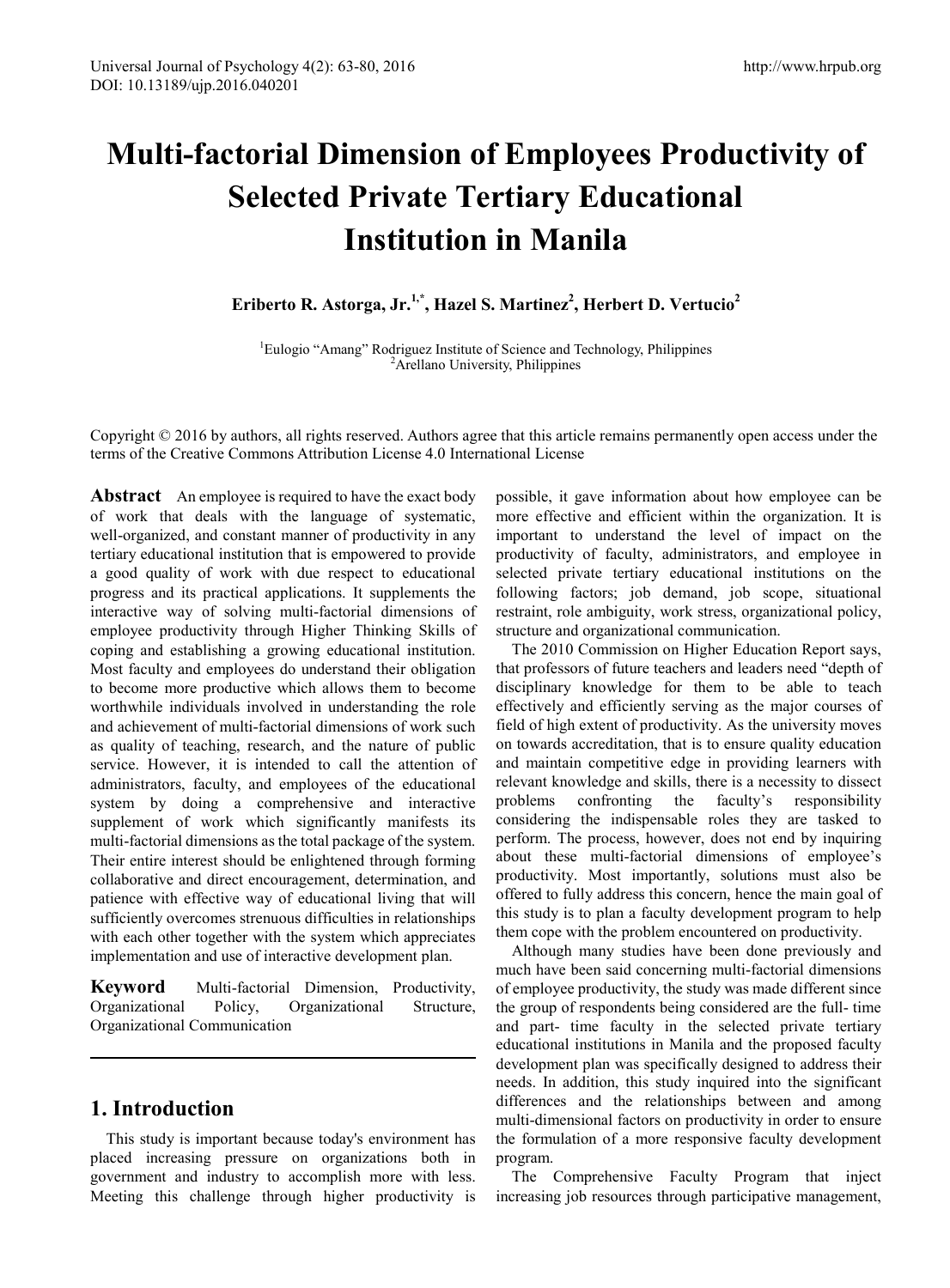increasing social support, well-worded definitive scope of work that is essential for an employee to accurately and precisely determine the cost of performance which limits the professional boundaries. Meanwhile, it also accumulates the essence of job restraints for a better affection of job satisfaction, job involvement, psychological empowerment, organizational commitment, perceived organization support, and engagement which determine the clear directions about expectations of administrators, faculty, and employee staff role in the job or organization so that clear task requirements

are well observed to avoid confusion which will further increase the productivity.

Hence, this study intended to assess the level of productivity of the part-time and full-time faculty in the manner of job demand and scope, situational restraint, role ambiguity, work stress, organizational policy, organizational structures, and organizational communication which is commonly modified by selected tertiary educational institutions in Manila that inform to address a better and comprehensive Faculty Development Plan.

#### **Research Focus**



**Figure 1.** The Multi-factorial Dimensions of Employees, Faculty, and Administrators Productivity.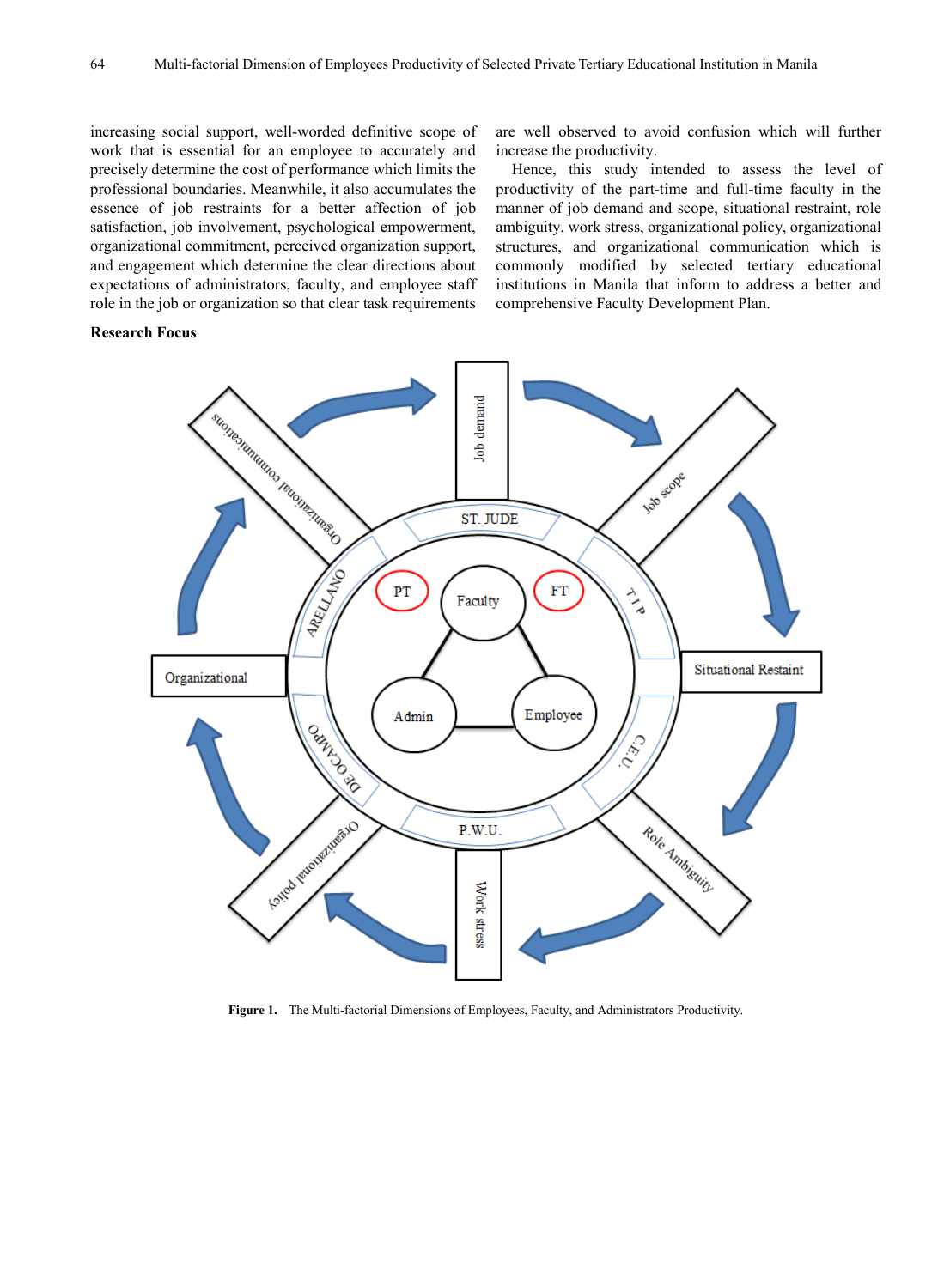## **2. Theoretical Framework**

This study is anchored on the Theory Z (William Ouchi, 1981), which stresses employee participation in all aspects of company decision making. In the company Z, workers participate in the decision-making process and able to perform many different productive tasks. Such approach, similar to the Japanese company culture, serve as an important driving force in increasing productivity with simultaneous reduction of absenteeism and staff turnover. The Theory Z underlines the importance of some aspects such as work rotation, the expansion of staff's skills, an advantage of the specialists of wide profile compared to the narrow specialization, and also the need for permanent development and staff training.

In William Ouchi's opinion, workers want to build friendly relationship based on cooperation with colleagues and employers. In the borders of his theory, workers need the company's support and highly appreciate the work environment, in which family, culture, traditions, and social institutes have no less important than the work itself. These workers have a highly developed sense of order, discipline and moral commitment to work hard. Lastly, in the borders of Theory Z, workers are expected to work with maximum output if management will support them and care of their well-being.

The important presumption of this theory is that management should be sure in its employees. The Theory Z suggests the importance of development, such as work force, that would save loyalty to their company and prefer to work there for all their lives. In that case, when an employee grows up to the high management level, he will have a thorough knowledge of the company and its activities and he will be able to effectively use the Theory Z to the new employees.

Theory Z represents a humanistic approach to management. Although it is based on Japanese management principles, it is not a pure form of Japanese management. Instead, Theory Z is a hybrid management approach combining Japanese management philosophies with the U.S. culture. In addition, Theory Z breaks away from McGregor's Theory Y. Theory Y is a largely psychological perspective focusing on individual dyads of employer-employee relationships while Theory Z changes the level of analysis to the entire organization.

The core of this study is the level of employee's productivity with multi-factorial dimension such as job demand, job scope, situational restraints, role ambiguity, work stress, organizational policy, organizational structure and organizational communication. Education must focus energies on the most potent and expensive resources under control, the people who work in schools. The core of the study is interrelated with one another and with some personal profile such as age, gender, educational attainment, position/ designation, employment status and length of service. This theory can provide a basis for understanding on employee's productivity and calls attention to the

important roles of the following multi-factorial dimensions; job demand, job scope, situational restraint, role ambiguity, work stress, organizational policy, structure and organizational communication. From the interrelationship between and among them, a faculty development plan was offered that would guide the faculty for productivity.

## **3. Research Questions**

This study aimed to determine the multi-factorial dimensions of employees' productivity of selected private tertiary educational institutions in Manila. In the light of the foregoing study, it sought to answer the following questions:

- 1. What is the profile of the respondents in terms of:
- 1.1. Age;
- 1.2. Gender;
- 1.3. Highest educational attainment;
- 1.4. Position/designation;
- 1.5. Employment status;
- 1.6. Length of service?

2. What is the level of impact on the productivity as assessed by the full-time and part-time faculty on the following factors:

- 2.1. Job demand;
- 2.2. Job scope;
- 2.3. Situational restraint;
- 2.4. Role ambiguity;
- 2.5. Work stress;
- 2.6. Organizational policy;
- 2.7. Organizational structure;
- 2.8. Organizational communication?

3. Is there a significant difference between the assessment of the full and part-time faculty on the impact on productivity as to the aforementioned variables?

4. Is there a significant relationship between the profile of the respondents and on the level of impact on productivity?

5. Is there a significant relationship between and among multi-dimensional factors on productivity?

6. What are the problems encountered and solutions offered?

7. What faculty development plan may be offered?

## **4. Research Method**

This study made use of the descriptive design to evaluate the acceptability of the Multi-Factorial Dimensions of Employee's Productivity of selected Private Tertiary Educational Institutions in Manila. The descriptive statistics is concerned with the methods of collecting, organizing, and presenting data appropriately and creatively to describe and assess Employee's Productivity.

This method focuses on the present condition. Its purpose is to find new truth. The truth refers to many different forms such as increase quantity of knowledge, a new generation or new law, increase insights into factors which are operating,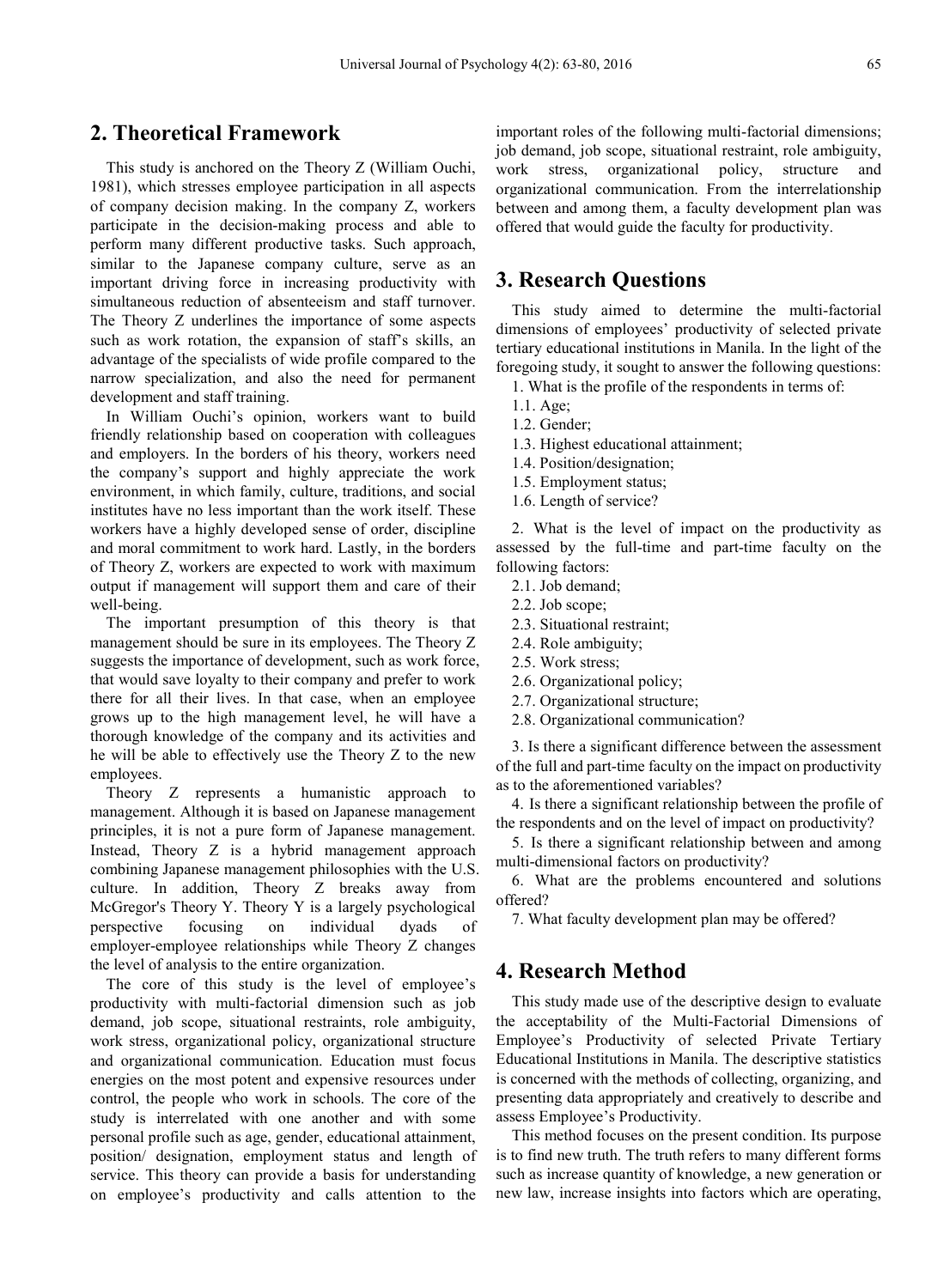and a new accurate formation of the problem to be solved and many others.

Moreover, these studies are of large value in providing facts based on scientific judgment, numerous instruments are employed. For instance, test, questionnaire, interviews, observation schedules, checklists scorecards, and rating scales.

Good and Scates (2006) said that descriptive studies are of great value in providing facts on which professional judgment may be based. They further stated that descriptive studies contribute to science because they afford penetrating insights into the nature of what one wishes to develop more complex forms of scientific understanding highlighted to more complex frames of relationship.

The experimental design employed in this study is the sample group with assessed level of impact by full-time and part-time faculty in selected educational institutions. In this design, the part-time and full-time faculty members of the different institutions determine the cause and effect of multi-factorial dimensions of employee's productivity in terms of the aforementioned variables including the problems encountered and the solutions offered.

sampling is a non-random or non-probability sampling which plays a major role in the selection of particular item and/or in making decisions in cases of incomplete responses or observation that usually based on a certain criteria. Since only part-time and full-time faculty members teaching in selected educational institutions are utilized to ensure a wide and in-depth assessment of the Multi-Factorial Dimensions of Employee's Productivity.

There were three groups of respondents for these studies namely, the administrators, faculty and the office staffs of the selected university within the vicinity of manila.

# **5. Findings of the Study**

The following are the findings of the specific problems raised in the study:

**1. The profile of the respondents in terms of age, gender, highest educational attainment, position or designation, employment status, and length of service in the six pre-selected institution of Manila appeared that:**

A purposive sampling was used in this study. Purposive

**Table 1.** Distribution of the Respondents in Terms of Age

1.1. Age

|                 |              | Part-time     |                |              | Full-time |      | Total |               |      |  |  |
|-----------------|--------------|---------------|----------------|--------------|-----------|------|-------|---------------|------|--|--|
|                 | $\mathbf{f}$ | $\frac{0}{0}$ | Rank           | $\mathbf{f}$ | $\%$      | Rank | f     | $\frac{0}{0}$ | Rank |  |  |
| $20 - 25$       | 12           | 5.26          | 6              | 21           | 15.44     | 5    | 33    | 9.07          | 6    |  |  |
| $26 - 30$       | 25           | 10.96         | 5              | 16           | 11.76     | 6    | 41    | 11.26         |      |  |  |
| $31 - 35$       | 37           | 16.23         | $\overline{4}$ | 21           | 15.44     | 3.5  | 58    | 15.93         | 4    |  |  |
| 36-40           | 59           | 25.88         |                | 21           | 15.44     | 3.5  | 80    | 21.98         | 1.5  |  |  |
| $41 - 45$       | 49           | 21.49         | 2              | 23           | 16.91     | 2    | 72    | 19.78         | 3    |  |  |
| 46 and<br>above | 46           | 20.18         | 3              | 34           | 25.00     |      | 80    | 21.98         | 1.5  |  |  |
| Total           | 228          | 100           |                | 136          | 100       |      | 364   | 100           |      |  |  |

Majority of the respondents in terms of age belongs to the age bracket 36-40 and 46-above with a total frequency of 80 or 21.98 percent rank 1.5.

1.2. Sex

**Table 2.** Distribution of the Respondents in Terms of Sex

|        | Part-time |       |      |     | Full-time     |      | Total |       |      |  |  |
|--------|-----------|-------|------|-----|---------------|------|-------|-------|------|--|--|
|        |           | $\%$  | Rank |     | $\frac{0}{0}$ | Rank |       | $\%$  | Rank |  |  |
| Male   | 46        | 33.82 |      | 73  | 32.02         |      | 119   | 32.69 |      |  |  |
| Female | 90        | 66.18 |      | 155 | 67.98         |      | 245   | 67.31 |      |  |  |
| Total  | 136       | 100   |      | 228 | 100           |      | 364   | 100   |      |  |  |

The greater number of respondents is female rather than male which garnered 245 or 67.13 percent and 119 or 32.69 percent respectively.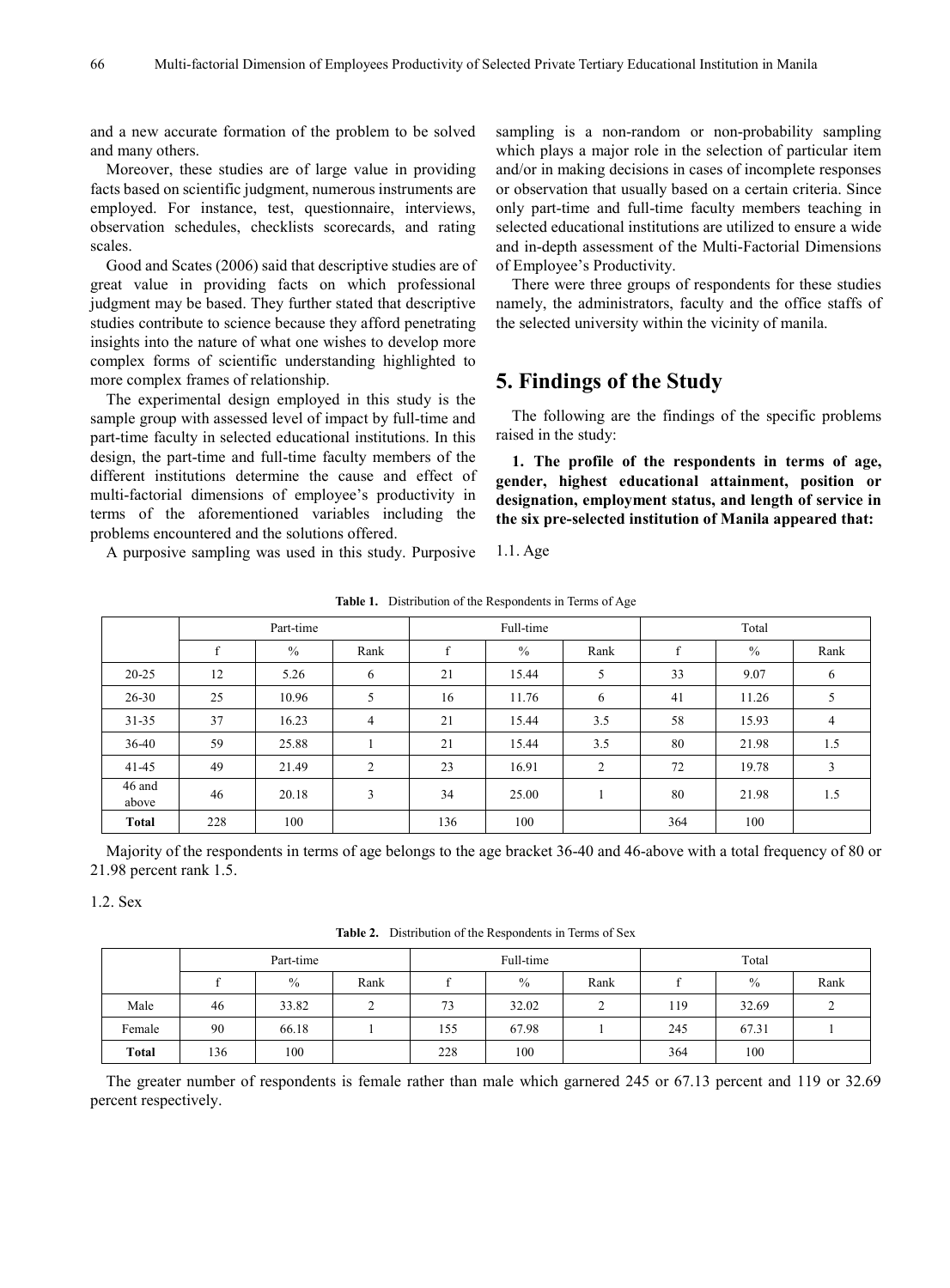## 1.3. Educational Attainment

**Table 3.** Distribution of the Respondents in Terms of Educational Attainment

|                           |     | Part-time     |                |              | Full-time     |                | Total       |       |                |  |  |
|---------------------------|-----|---------------|----------------|--------------|---------------|----------------|-------------|-------|----------------|--|--|
|                           | f   | $\frac{0}{0}$ | Rank           | $\mathbf{f}$ | $\frac{0}{0}$ | Rank           | $\mathbf f$ | $\%$  | Rank           |  |  |
| Doctorate<br>degree       | 66  | 48.53         |                | 67           | 29.39         | 1              | 133         | 36.54 |                |  |  |
| With<br>doctoral<br>units | 32  | 23.53         | $\overline{c}$ | 59           | 25.88         | $\overline{c}$ | 91          | 25.00 | $\overline{2}$ |  |  |
| With<br>MA/MS<br>units    | 16  | 11.76         | $\overline{4}$ | 50           | 21.93         | 3              | 66          | 18.13 | 3              |  |  |
| Master's<br>degree        | 17  | 12.50         | 3              | 40           | 17.54         | $\overline{4}$ | 57          | 15.66 | 4              |  |  |
| Bachelor's<br>degree      | 5   | 3.68          | 5              | 12           | 5.26          | 5              | 17          | 4.67  | 5              |  |  |
| <b>Total</b>              | 136 | 100           |                | 228          | 100           |                | 364         | 100   |                |  |  |

The highest educational attainment of the respondents is in line with the doctorate degree having a total of 133 or 36.54 percent.

## 1.4. Position

**Table 4.** Distribution of the Respondents in Terms of Position

|               |     | Part-time     |               |     | Full-time |      | Total |               |      |  |  |
|---------------|-----|---------------|---------------|-----|-----------|------|-------|---------------|------|--|--|
|               |     | $\frac{0}{0}$ | Rank          |     | $\%$      | Rank |       | $\frac{0}{0}$ | Rank |  |  |
| Administrator | 0.0 | 0.0           | ∍             | 16  | 7.02      |      | 16    | 4.40          |      |  |  |
| Faculty       | 126 | 92.65         |               | 103 | 45.18     | ∍    | 229   | 62.91         |      |  |  |
| Office staff  | 10  | 7.35          | $\gamma$<br>∠ | 109 | 47.81     |      | 119   | 32.69         |      |  |  |
| <b>Total</b>  | 136 | 100           |               | 228 | 100       |      | 364   | 100           |      |  |  |

The highest percentage of respondents in terms of position is referred to faculty with obtained frequency of 229 or 62.91 percent followed by office staff, and administrator which garnered 119 or 32.69 percent, and 16 or 4.40 percent respectively.

#### 1.5. Length of Service

**Table 5.** Distribution of the Respondents in Terms of Length of Service

|                      |     | Part-time |                |              | Full-time |                | Total |       |      |  |  |
|----------------------|-----|-----------|----------------|--------------|-----------|----------------|-------|-------|------|--|--|
|                      | f   | $\%$      | Rank           | $\mathbf{f}$ | $\%$      | Rank           | f     | $\%$  | Rank |  |  |
| 5 years and<br>below | 62  | 45.59     |                | 100          | 43.86     |                | 162   | 44.51 |      |  |  |
| $6-10$ years         | 32  | 23.53     | $\overline{2}$ | 59           | 25.88     | 2              | 91    | 25.00 | 2    |  |  |
| $11-15$ years        | 19  | 13.97     | 3              | 13           | 5.70      | 5              | 32    | 8.79  | 4    |  |  |
| $16-20$ years        | 15  | 11.03     | $\overline{4}$ | 29           | 12.72     | 3              | 44    | 12.09 | 3    |  |  |
| $21-25$ years        | 3   | 2.21      | 6              | 15           | 6.58      | $\overline{4}$ | 18    | 4.95  | 5    |  |  |
| 26-above             | 5   | 3.68      | 5              | 12           | 5.26      | 6              | 17    | 4.67  | 6    |  |  |
| <b>Total</b>         | 136 | 100       |                | 228          | 100       |                | 364   | 100   |      |  |  |

Majority of the respondents rendered their length of service of 5 years and below obtaining 162 or 44.51 percent.

**2. The level of impact on the productivity as assessed by the full-time and part-time faculty on the following factors significantly appeared that:**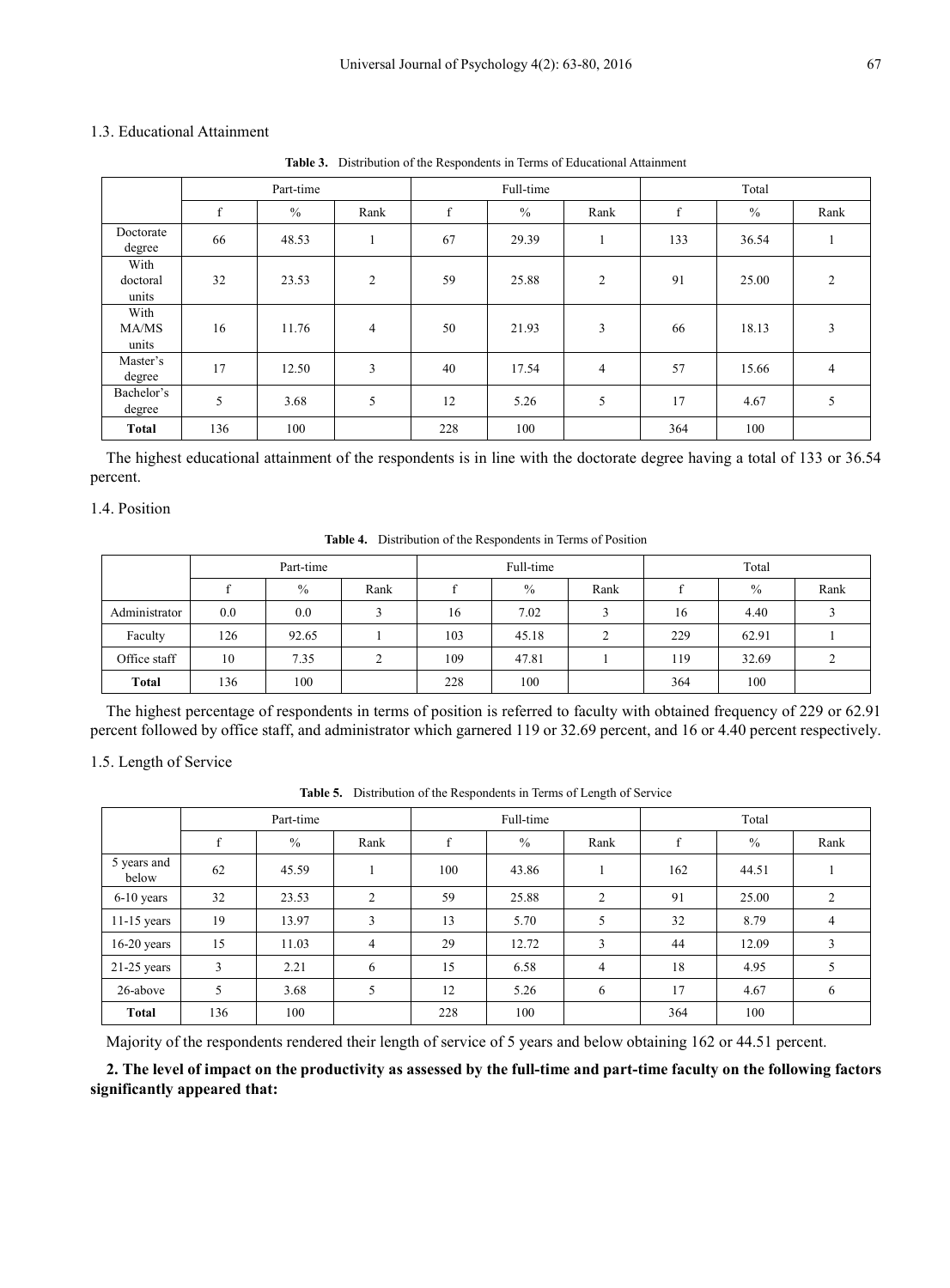|                                                                                                                                 |           | Part-time      |                      |           | <b>Full-time</b> |                         | <b>Composite Mean</b> |                |                         |  |
|---------------------------------------------------------------------------------------------------------------------------------|-----------|----------------|----------------------|-----------|------------------|-------------------------|-----------------------|----------------|-------------------------|--|
| <b>Job Demand</b>                                                                                                               | <b>WM</b> | $\mathbb{R}$   | VI                   | <b>WM</b> | $\mathbb{R}$     | VI                      | CM                    | R              | VI                      |  |
| I feel flexible at work when doing different tasks in too little<br>time                                                        | 3.68      | 10             | Great<br>Extent      | 3.89      | 7                | Great<br>Extent         | 3.78                  | 8              | Great<br>Extent         |  |
| I feel that my skills and abilities increase whenever my job<br>responsibilities increase.                                      | 4.29      | 3              | Great<br>Extent      | 4.44      | $\overline{c}$   | Great<br>Extent         | 4.36                  | $\overline{2}$ | Great<br>Extent         |  |
| I feel that there is an increase in my learning ability whenever<br>I perform tasks on job for which I have never been trained. | 4.12      | 6              | Great<br>Extent      | 4.24      | 4                | Great<br>Extent         | 4.18                  | $\overline{4}$ | Great<br>Extent         |  |
| Take work at home enables me to finish my job early.                                                                            | 3.87      | 8              | Great<br>Extent      | 3.59      | 10               | Great<br>Extent         | 3.73                  | 9              | Great<br>Extent         |  |
| Working under limited time and meeting deadlines helps me<br>to think quickly.                                                  | 3.74      | 9              | Great<br>Extent      | 3.69      | 9                | Great<br>Extent         | 3.72                  | 10             | Great<br>Extent         |  |
| More help to deal with the demands placed upon employees<br>at work gives me motivation.                                        | 4.04      | 7              | Great<br>Extent      | 4.04      | 5                | Great<br>Extent         | 4.04                  | 6              | Great<br>Extent         |  |
| Learning new skills at work makes me productive and<br>efficient.                                                               | 4.60      | 1              | Very Great<br>Extent | 4.54      |                  | Very<br>Great<br>Extent | 4.57                  | 1              | Very<br>Great<br>Extent |  |
| The more duties and responsibilities I have, the more I<br>become efficient and effective.                                      | 4.21      | 4              | Great<br>Extent      | 3.97      | 6                | Great<br>Extent         | 4.09                  | 5              | Great<br>Extent         |  |
| More tasks are given to me to test my mental and physical<br>abilities.                                                         | 4.13      | 5              | Great<br>Extent      | 3.86      | 8                | Great<br>Extent         | 3.99                  | $\overline{7}$ | Great<br>Extent         |  |
| Giving challenging works enriches with my skills and<br>abilities.                                                              | 4.42      | $\overline{2}$ | Great<br>Extent      | 4.27      | 3                | Great<br>Extent         | 4.35                  | 3              | Great<br>Extent         |  |
| <b>Total Weighted Mean</b>                                                                                                      | 4.11      |                | Great<br>Extent      | 4.05      |                  | Great<br>Extent         | 4.08                  |                | Great<br>Extent         |  |

| Table 6. The Impact on Productivity as Assessed by the Part-Time and Full-Time Faculty Respondents from Selected Private Tertiary Educational |  |  |  |  |  |  |  |
|-----------------------------------------------------------------------------------------------------------------------------------------------|--|--|--|--|--|--|--|
| Institution in Manila as to Job Demand                                                                                                        |  |  |  |  |  |  |  |

Legend: **WM**=Weighted Mean **VI**=Verbal Interpretation **CM**=Composite Mean **R**=Rank

The top sub-variable under job demand pertaining to "Learning new skills at work makes me productive and efficient" which reflected 4.57 as composite mean and descriptively interpreted as very great extent.

|                                                                                                                               |           | Part-time |                         |           | <b>Full-time</b> |                 |      |                | <b>Composite Mean</b> |
|-------------------------------------------------------------------------------------------------------------------------------|-----------|-----------|-------------------------|-----------|------------------|-----------------|------|----------------|-----------------------|
| <b>Job Scope</b>                                                                                                              | <b>WM</b> | R         | VI                      | <b>WM</b> | R                | VI              | CM   | R              | VI                    |
| Knowing where to begin a new project, makes me analyze a step by<br>step process in order to make it done well                | 4.48      | 2.5       | Great<br>Extent         | 4.33      | 4                | Great<br>Extent | 4.40 | 3              | Great<br>Extent       |
| I am expected to perform duties that are outside my formal job scope,<br>this enhanced my skills and abilities                | 3.76      | 10        | Great<br>Extent         | 3.99      | 10               | Great<br>Extent | 3.88 | 10             | Great<br>Extent       |
| The priorities of my job are clear to me, it makes me more productive                                                         | 4.45      | 4         | Great<br>Extent         | 4.20      | 5.5              | Great<br>Extent | 4.32 | 5              | Great<br>Extent       |
| Knowing the basis, on which I am evaluated, makes me aware of my<br>strengths and weaknesses in performing my job             | 4.50      |           | Very<br>Great<br>Extent | 4.42      |                  | Great<br>Extent | 4.46 | 1              | Great<br>Extent       |
| Reading my tasks gives me a clear understanding of what duties I need<br>to perform as regards my job                         | 4.48      | 2.5       | Great<br>Extent         | 4.40      | $\overline{2}$   | Great<br>Extent | 4.44 | $\overline{2}$ | Great<br>Extent       |
| Knowing where to fit in my organization makes me more productive in<br>my specialization.                                     | 4.38      | 5.5       | Great<br>Extent         | 4.35      | 3                | Great<br>Extent | 4.36 | $\overline{4}$ | Great<br>Extent       |
| I feel this job scope includes all the duties and tasks expected for me to<br>succeed in my job                               | 4.38      | 5.5       | Great<br>Extent         | 4.15      | 8                | Great<br>Extent | 4.27 | 6              | Great<br>Extent       |
| It is clear who really runs things where I work it provides me to work<br>and build smarter solutions for all the challenges. | 4.07      | 9         | Great<br>Extent         | 4.16      | 7                | Great<br>Extent | 4.12 | 9              | Great<br>Extent       |
| My job description needs to be updated to better convey its scope                                                             | 4.26      | 7         | Great<br>Extent         | 4.08      | $\mathbf Q$      | Great<br>Extent | 4.17 | 8              | Great<br>Extent       |
| Delegation of responsibility in school is properly distributed which<br>enhanced my activities inside the school              | 4.22      | 8         | Great<br>Extent         | 4.20      | 5.5              | Great<br>Extent | 4.21 | $\overline{7}$ | Great<br>Extent       |
| <b>Total Weighted Mean</b>                                                                                                    | 4.30      |           | Great<br>Extent         | 4.23      |                  | Great<br>Extent | 4.26 |                | Great<br>Extent       |

Table 7. The Impact on Productivity as Assessed by the Part-Time and Full-Time Faculty as to Job Scope

Legend: **WM**=Weighted Mean **VI**=Verbal Interpretation **CM**=Composite Mean **R**=Rank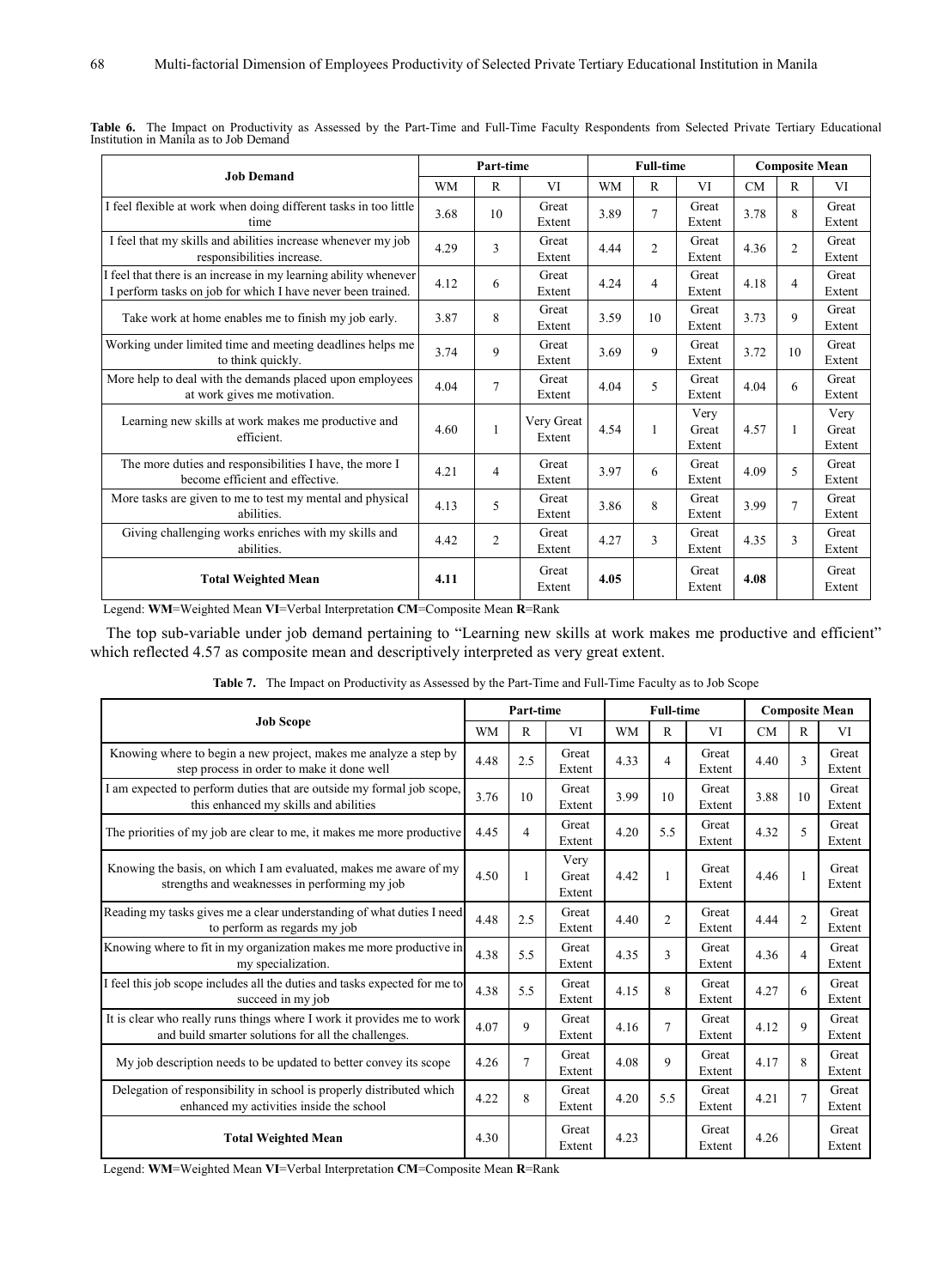The highest sub-variable in line with job scope is "Knowing the basis, on which I am evaluated, makes me aware of my strengths and weaknesses in performing my job" garnered a composite mean of 4.46 or great extent as descriptive interpretation.

| <b>Table 8.</b> The Impact on Productivity as Assessed by the Part-Time and Full-Time Faculty as to Work Stress |
|-----------------------------------------------------------------------------------------------------------------|
|-----------------------------------------------------------------------------------------------------------------|

| <b>Work Stress</b>                                                                                                                                             |           |                | Part-time           |           | <b>Full-time</b> |                    |           |                | <b>Composite Mean</b> |
|----------------------------------------------------------------------------------------------------------------------------------------------------------------|-----------|----------------|---------------------|-----------|------------------|--------------------|-----------|----------------|-----------------------|
|                                                                                                                                                                | <b>WM</b> | R              | DI                  | <b>WM</b> | R                | DI                 | <b>CM</b> | R              | DI                    |
| I Don't seem able to get much work done so I should have the best<br>skills and knowledge needed by the work and the organization.                             | 3.55      | 4              | <b>Great Extent</b> | 3.46      | 4                | Great<br>Extent    | 3.51      | 5              | Great<br>Extent       |
| I find myself getting behind my work so I am ensured that my<br>workload is in line with my capabilities and resources.                                        | 3.57      | 3              | <b>Great Extent</b> | 3.56      | 3                | Great<br>Extent    | 3.57      | 3              | Great<br>Extent       |
| I make errors or mistakes in my work when I have unclear role<br>therefore I should have clear information about the details of my job<br>in the organization. | 3.68      | $\overline{2}$ | <b>Great Extent</b> | 3.73      |                  | Great<br>Extent    | 3.70      |                | Great<br>Extent       |
| I am easily irritated so I should learn about the various ways of<br>managing stress and tension.                                                              | 3.35      | 6              | Moderate<br>Extent  | 3.14      | 8                | Moderate<br>Extent | 3.25      | $\overline{7}$ | Moderate<br>Extent    |
| I often "take my job home with me" in the sense that I think about it<br>when I'm doing other things                                                           | 3.21      | 8              | Moderate<br>Extent  | 3.11      | 9                | Moderate<br>Extent | 3.16      | 8              | Moderate<br>Extent    |
| I quarrel with members of the family so therefore I should have<br>balanced between work, family and personal life.                                            | 2.47      | 10             | Less Extent         | 2.86      | 10               | Moderate<br>Extent | 2.67      | 10             | Moderate<br>Extent    |
| I have unplanned weight gains I should start exercise regularly to<br>become fit and back to my normal weight.                                                 | 2.84      | $\mathbf Q$    | Moderate<br>Extent  | 3.40      | 6                | Moderate<br>Extent | 3.12      | 9              | Moderate<br>Extent    |
| My eating habits are inconsistent. I should create a proper schedule<br>on how to deal with my work.                                                           | 3.32      | $\overline{7}$ | Moderate<br>Extent  | 3.38      | $\overline{7}$   | Moderate<br>Extent | 3.35      | 6              | Moderate<br>Extent    |
| At work, I always persevere, even when things do not go well.                                                                                                  | 3.51      | 5              | <b>Great Extent</b> | 3.57      | $\overline{2}$   | Great<br>Extent    | 3.54      | 4              | Great<br>Extent       |
| The amount of traveling I do makes me less enthusiastic about my<br>job.                                                                                       | 3.76      | 1              | <b>Great Extent</b> | 3.45      | 5                | Moderate<br>Extent | 3.60      | $\overline{c}$ | Great<br>Extent       |
| <b>Total Weighted Mean</b>                                                                                                                                     | 3.33      |                | Moderate<br>Extent  | 3.37      |                  | Moderate<br>Extent | 3.35      |                | Moderate<br>Extent    |

Legend: **WM**=Weighted Mean **VI**=Verbal Interpretation **CM**=Composite Mean **R**=Rank

The sub-variable "I make errors or mistakes in my work when I have unclear role therefore I should have clear information about the details of my job in the organization" under work stress got the highest score obtain a composite mean of 3.70 or great extent.

**Table 9.** The Impact on Productivity as Assessed by the Part-Time and Full-Time Faculty as to Role Ambiguity

|                                                                                              |           |                | Part-time            |           | <b>Full-time</b> |                    | <b>Composite Mean</b> |                |                      |  |
|----------------------------------------------------------------------------------------------|-----------|----------------|----------------------|-----------|------------------|--------------------|-----------------------|----------------|----------------------|--|
| <b>Role Ambiguity</b>                                                                        | <b>WM</b> | R              | VI                   | <b>WM</b> | R                | VI                 | <b>CM</b>             | R              | VI                   |  |
| I feel certain how much authority I have.                                                    | 4.01      | 6              | <b>Great Extent</b>  | 3.78      | 8                | Great<br>Extent    | 3.89                  | 7.5            | Great<br>Extent      |  |
| I have a clear planned goals and objectives for my job                                       | 4.43      | $\overline{2}$ | <b>Great Extent</b>  | 4.36      | 2                | Great<br>Extent    | 4.40                  | $\overline{2}$ | Great<br>Extent      |  |
| I feel a lack of policies and guidelines to help me                                          | 2.79      | 9              | Moderate<br>Extent   | 3.33      | 10               | Moderate<br>Extent | 3.06                  | 10             | Moderate<br>Extent   |  |
| I know what my responsibilities are.                                                         | 4.58      |                | Very Great<br>Extent | 4.46      |                  | Great<br>Extent    | 4.52                  |                | Very Great<br>Extent |  |
| I feel certain on how to be evaluated for a promotion                                        | 4.12      | 4              | <b>Great Extent</b>  | 3.96      | 5                | Great<br>Extent    | 4.04                  | 4              | Great<br>Extent      |  |
| I know exactly what is expected of me                                                        | 4.23      | 3              | <b>Great Extent</b>  | 4.08      | 3                | Great<br>Extent    | 4.16                  | 3              | Great<br>Extent      |  |
| I am certain as to how my job is linked to other jobs                                        | 4.10      | 5              | <b>Great Extent</b>  | 3.95      | 6                | Great<br>Extent    | 4.02                  | 5              | Great<br>Extent      |  |
| I have to work under vague directives and orders.                                            | 3.19      | 10             | Moderate<br>Extent   | 3.52      | 9                | Great<br>Extent    | 3.36                  | 9              | Moderate<br>Extent   |  |
| I am told how well am I doing on my job.                                                     | 3.93      | 7              | Great Extent         | 3.85      | $\overline{7}$   | Great<br>Extent    | 3.89                  | 7.5            | Great<br>Extent      |  |
| I feel bursting with energy whenever I receive a clear explanation of<br>what has to be done | 3.82      | 8              | <b>Great Extent</b>  | 3.98      | $\overline{4}$   | Great<br>Extent    | 3.90                  | 6              | Great<br>Extent      |  |
| <b>Total Weighted Mean</b>                                                                   | 3.92      |                | <b>Great Extent</b>  | 3.93      |                  | Great<br>Extent    | 3.92                  |                | Great<br>Extent      |  |

Legend: **WM**=Weighted Mean **VI**=Verbal Interpretation **CM**=Composite Mean **R**=Rank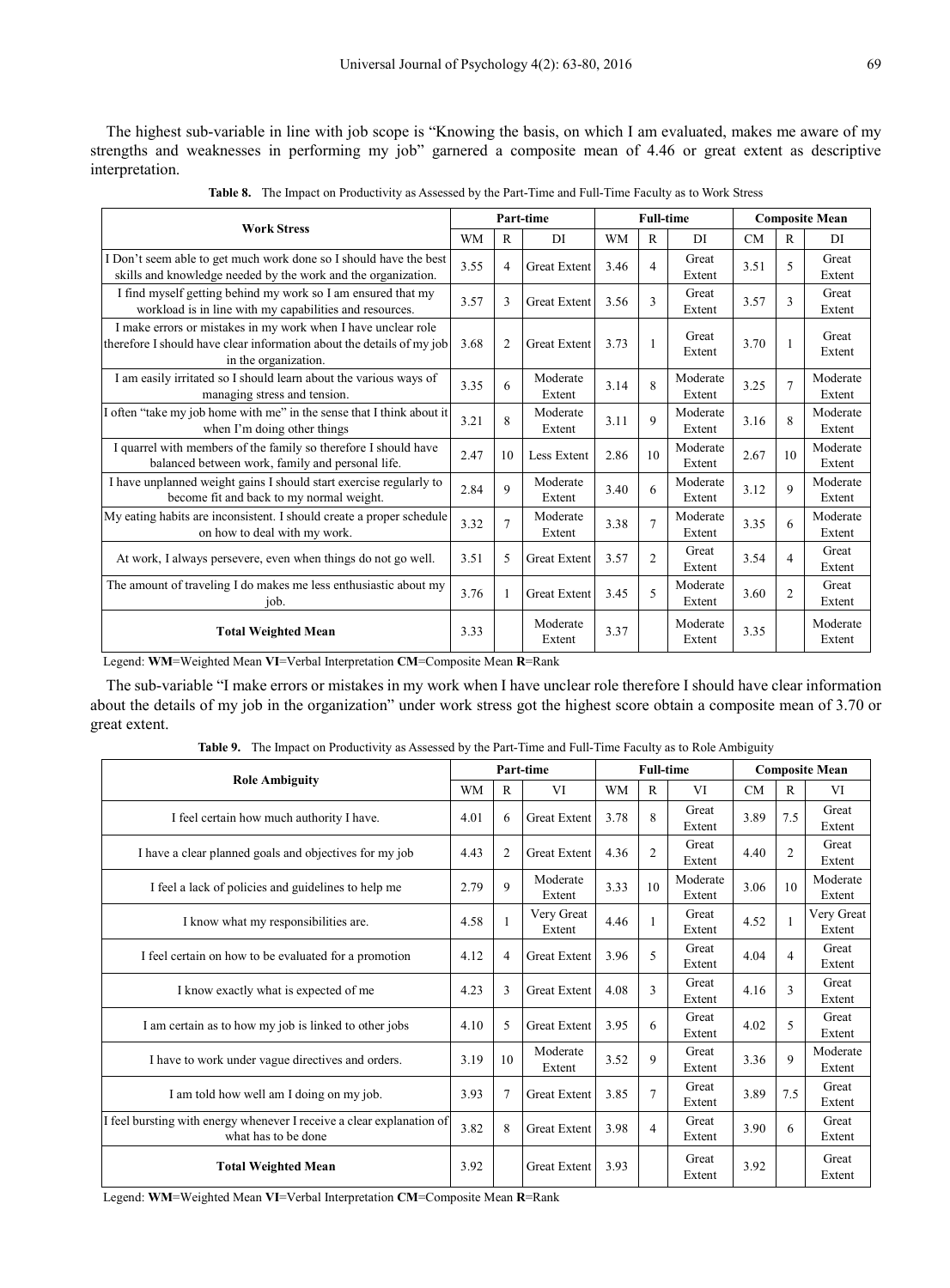The top impact of productivity as to role of ambiguity is pertaining to "I know what my responsibilities are" which possess a composite mean of 4.52 or very great extent.

| Situational Restraint                                                                                                                                                                          |           | Part-time      |                 |           | Full-time      |                 | Composite Mean |                |                 |
|------------------------------------------------------------------------------------------------------------------------------------------------------------------------------------------------|-----------|----------------|-----------------|-----------|----------------|-----------------|----------------|----------------|-----------------|
|                                                                                                                                                                                                | <b>WM</b> | $\mathbb{R}$   | <b>VI</b>       | <b>WM</b> | $\mathbb{R}$   | <b>VI</b>       | CM             | $\mathsf{R}$   | <b>VI</b>       |
| I need to take a vacation when I needed to refresh my mind from<br>confusions at work                                                                                                          | 4.15      | $\overline{7}$ | Great<br>Extent | 4.07      | 6              | Great<br>Extent | 4.11           | 6              | Great<br>Extent |
| When faced with a problem I use a systematic approach to have a lesser<br>chance of mistakes and negative outcomes                                                                             | 4.23      | 4              | Great<br>Extent | 4.12      | 5              | Great<br>Extent | 4.18           | 3.5            | Great<br>Extent |
| On weekends I spend time doing the things I enjoy most to relax myself<br>after being stressed from work                                                                                       | 4.32      | 1              | Great<br>Extent | 4.22      | $\mathbf{1}$   | Great<br>Extent | 4.27           | 1              | Great<br>Extent |
| Setting aside time to do the things are what I really enjoy to spare myself<br>from being stressed from work.                                                                                  | 4.19      | 5.5            | Great<br>Extent | 4.13      | 3.5            | Great<br>Extent | 4.16           | 5              | Great<br>Extent |
| When faced with the need to make a decision. I try to think through the<br>consequences of choices I might make so I can choose the best<br>alternative available that will solve the problem. | 4.24      | 2.5            | Great<br>Extent | 4.21      | $\overline{2}$ | Great<br>Extent | 4.23           | $\overline{2}$ | Great<br>Extent |
| I spend a lot of my free time on hobbies to be relaxed.                                                                                                                                        | 3.85      | 9              | Great<br>Extent | 3.80      | 9              | Great<br>Extent | 3.82           | 9              | Great<br>Extent |
| There is at least one sympathetic person at work with whom I can<br>discuss my concerns and make me feel I'm being understood despite<br>how pointless my concerns are.                        | 3.82      | 10             | Great<br>Extent | 3.60      | 10             | Great<br>Extent | 3.71           | 10             | Great<br>Extent |
| At work, I have at least one good friend I can count on in times I have a<br>problem and help me correct my mistakes                                                                           | 4.09      | 8              | Great<br>Extent | 3.98      | 7.5            | Great<br>Extent | 4.03           | 8              | Great<br>Extent |
| I can continue working for very long periods of time, Whenever I am<br>able to stick to my priorities in my job                                                                                | 4.19      | 5.5            | Great<br>Extent | 3.98      | 7.5            | Great<br>Extent | 4.09           | $\overline{7}$ | Great<br>Extent |
| I have techniques to prevent me from being distracted.                                                                                                                                         | 4.24      | 2.5            | Great<br>Extent | 4.13      | 3.5            | Great<br>Extent | 4.18           | 3.5            | Great<br>Extent |
| Total Weighted Mean                                                                                                                                                                            | 4.13      |                | Great<br>Extent | 4.02      |                | Great<br>Extent | 4.08           |                | Great<br>Extent |

**Table 10.** The Impact on Productivity as Assessed by the Part-Time and Full-Time Faculty as to Situational Restraint

Legend: **WM**=Weighted Mean **VI**=Verbal Interpretation **CM**=Composite Mean **R**=Rank

A great extent was observed to the sub-variable "On weekends I spend time doing the things I enjoy most to relax myself after being stressed from work" under situational restraint having a composite mean of 4.27.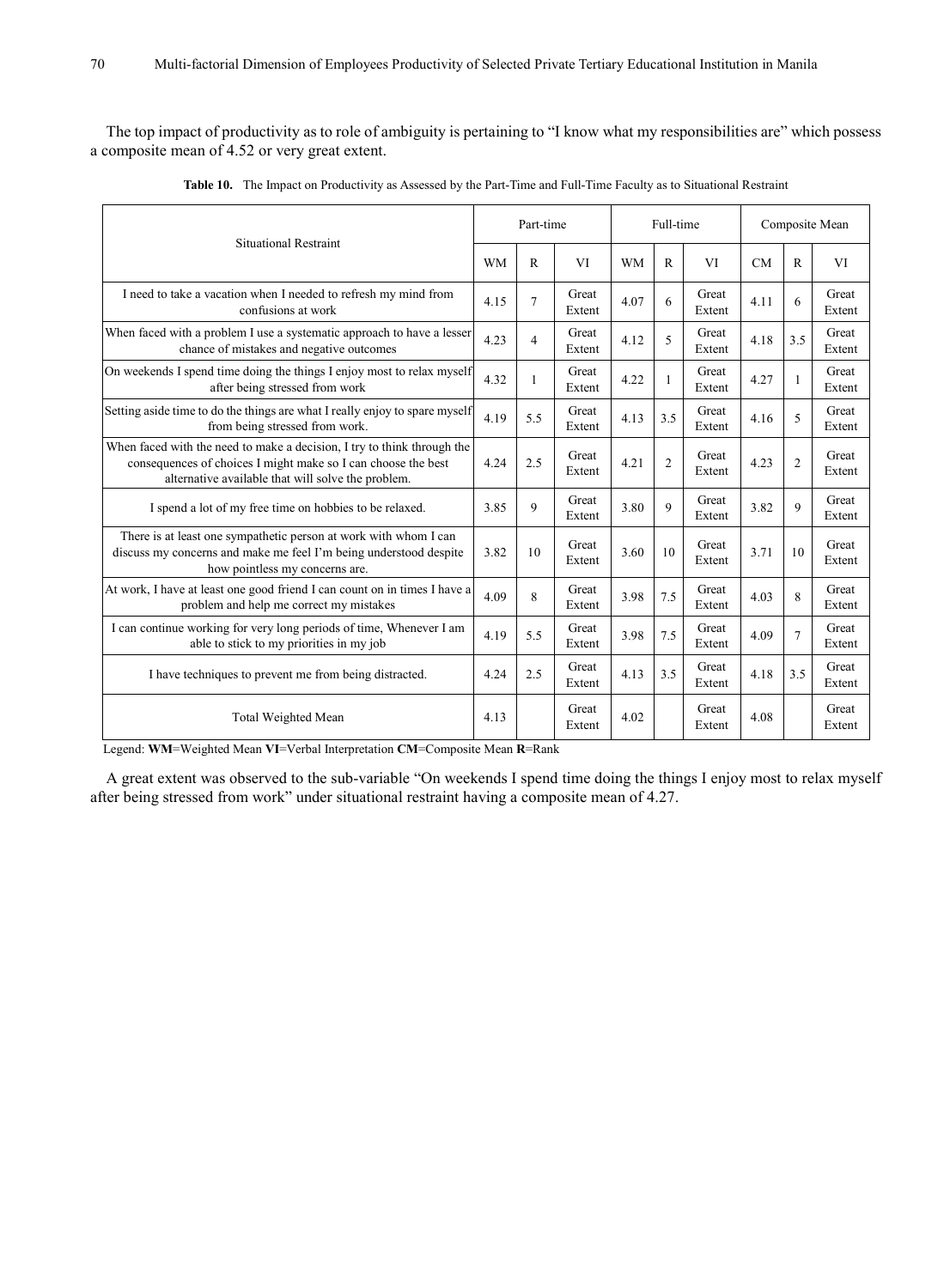|                                                                                                                                                           |           | Part-time      |                         | Full-time |                |                 | Composite Mean |                |                 |
|-----------------------------------------------------------------------------------------------------------------------------------------------------------|-----------|----------------|-------------------------|-----------|----------------|-----------------|----------------|----------------|-----------------|
| Organizational Policy                                                                                                                                     | <b>WM</b> | R              | <b>VI</b>               | <b>WM</b> | R              | VI              | <b>CM</b>      | R              | VI              |
| Policies and guidelines are clearly stated in the school manual so I<br>know how to act properly.                                                         | 4.40      | 3.5            | Great<br>Extent         | 4.20      | 1              | Great<br>Extent | 4.30           | $\mathbf{1}$   | Great<br>Extent |
| I found my work significant and timely because school agenda are<br>aligned with the need of the education system.                                        | 4.30      | 6              | Great<br>Extent         | 4.17      | $\overline{2}$ | Great<br>Extent | 4.23           | $\overline{4}$ | Great<br>Extent |
| I feel I am more inspired to attend in school activities because it is<br>attuned with the school's vision and mission                                    | 4.38      | 5              | Great<br>Extent         | 4.07      | $\mathcal{E}$  | Great<br>Extent | 4.22           | 5              | Great<br>Extent |
| The vision and mission of the school is clear, so I feel more aware of<br>the goals and objectives my school wants to achieve.                            | 4.49      | $\overline{c}$ | Great<br>Extent         | 4.05      | 4              | Great<br>Extent | 4.27           | 2.5            | Great<br>Extent |
| I feel I can accomplish the goals / objectives of the school because they<br>are attainable and realistic.                                                | 4.50      |                | Very<br>Great<br>Extent | 4.03      | 5.5            | Great<br>Extent | 4.27           | 2.5            | Great<br>Extent |
| I feel happy because the needs of the students are prioritized by the<br>school.                                                                          | 4.20      | 8              | Great<br>Extent         | 4.03      | 5.5            | Great<br>Extent | 4.11           | $\overline{7}$ | Great<br>Extent |
| There is fairness and justice to all because there is a functional<br>grievance committee that decides on issues involving faculty and<br>other concerns. | 3.84      | 10             | Great<br>Extent         | 3.89      | $\overline{7}$ | Great<br>Extent | 3.87           | 10             | Great<br>Extent |
| I can easily apply the goals and objectives of the school in every work<br>and decisions made in my department.                                           | 4.40      | 3.5            | Great<br>Extent         | 3.88      | 8              | Great<br>Extent | 4.14           | 6              | Great<br>Extent |
| I feel that there is no bias in my work because of a clear mechanism<br>for faculty and staff evaluation stated in the school manual.                     | 4.05      | 9              | Great<br>Extent         | 3.73      | 10             | Great<br>Extent | 3.89           | 9              | Great<br>Extent |
| There are specific committees to decide on disciplinary action for<br>students in school.                                                                 | 4.29      | 7              | Great<br>Extent         | 3.85      | 9              | Great<br>Extent | 4.07           | 8              | Great<br>Extent |
| Total Weighted Mean                                                                                                                                       | 4.28      |                | Great<br>Extent         | 3.99      |                | Great<br>Extent | 4.14           |                | Great<br>Extent |

**Table 11.** The Impact on Productivity as Assessed by the Part-Time and Full-Time Faculty as to Organizational Policy

Legend: **WM**=Weighted Mean **VI**=Verbal Interpretation **CM**=Composite Mean **R**=Rank

The organizational policy with sub-variable "Policies and guidelines are clearly stated in the school manual so I know how to act properly" reflected a composite mean of 4.30 or great extent serve as the top rated sub-variable with this study.

|                                                                                                                                                  |           |                | Part-time             | <b>Full-time</b> |                | <b>Composite Mean</b> |               |  |                 |
|--------------------------------------------------------------------------------------------------------------------------------------------------|-----------|----------------|-----------------------|------------------|----------------|-----------------------|---------------|--|-----------------|
| <b>Organizational Structure</b>                                                                                                                  | <b>WM</b> | $\mathbb{R}$   | VI                    | <b>WM</b>        | $\mathbb{R}$   | VI                    | CMR           |  | VI              |
| My superior has a significant role and authority assigned officially to be more<br>motivated in work.                                            | 4.42      | 3              | Great Extent 4.17     |                  | $\overline{4}$ | Great<br>Extent       | 4.29 3        |  | Great<br>Extent |
| I respect my superior's authority and committee chairmen to establish consistency<br>and order in the workplace.                                 | 4.54      | 1.5            | Very Great<br>Extent  | 4.21             | 3              | Great<br>Extent       | 4.38 2        |  | Great<br>Extent |
| Working together by developing and evaluating programs and projects makes me<br>more effective and an efficient teacher                          | 4.54      | 1.5            | Very Great<br>Extent  | 4.25             |                | Great<br>Extent       | 4.40 1        |  | Great<br>Extent |
| Instructors / professors working cooperatively in groups makes me more inspired at<br>work                                                       | 4.30      | 5              | Great Extent 4.23     |                  | $\overline{2}$ | Great<br>Extent       | 4.264.5       |  | Great<br>Extent |
| The management lets the subordinates know what is expected of them to facilitate<br>openness.                                                    | 4.25      | 6.5            | Great Extent 4.01     |                  | $\overline{7}$ | Great<br>Extent       | $4.13 \mid 7$ |  | Great<br>Extent |
| I feel that the management motivates the subordinates to work up to their capacity.                                                              | 4.07      | 9              | Great Extent 3.97 8.5 |                  |                | Great<br>Extent       | 4.02 9        |  | Great<br>Extent |
| Appreciation of high performance of teachers motivates them intrinsically to<br>perform better.                                                  | 4.40      | $\overline{4}$ | Great Extent 4.11     |                  | 5              | Great<br>Extent       | 4.264.5       |  | Great<br>Extent |
| I feel that having control over appointees builds respect.                                                                                       | 3.99      | 10             | Great Extent 3.96 10  |                  |                | Great<br>Extent       | 3.98 10       |  | Great<br>Extent |
| The subordinates know their duties and responsibilities so they can perform well in<br>the organization                                          | 4.21      | 8              | Great Extent 3.97 8.5 |                  |                | Great<br>Extent       | 4.09 8        |  | Great<br>Extent |
| There are specific committees for the evaluation system used for the teachers and<br>staff within their term of service to avoid bias and errors | 4.25      | 6.5            | Great Extent 4.02     |                  | 6              | Great<br>Extent       | $4.14\,6$     |  | Great<br>Extent |
| <b>Total Weighted Mean</b>                                                                                                                       | 4.30      |                | Great Extent 4.09     |                  |                | Great<br>Extent       | 4.19          |  | Great<br>Extent |

**Table 12.** The Impact on Productivity as Assessed by the Part-Time and Full-Time Faculty as to Organizational Structure

Legend: **WM**=Weighted Mean **VI**=Verbal Interpretation **CM**=Composite Mean **R**=Rank

The highest sub-variable of organizational structure is "Working together by developing and evaluating programs and projects makes me more effective and an efficient teacher" possessed a composite mean of 4.40 or great extent.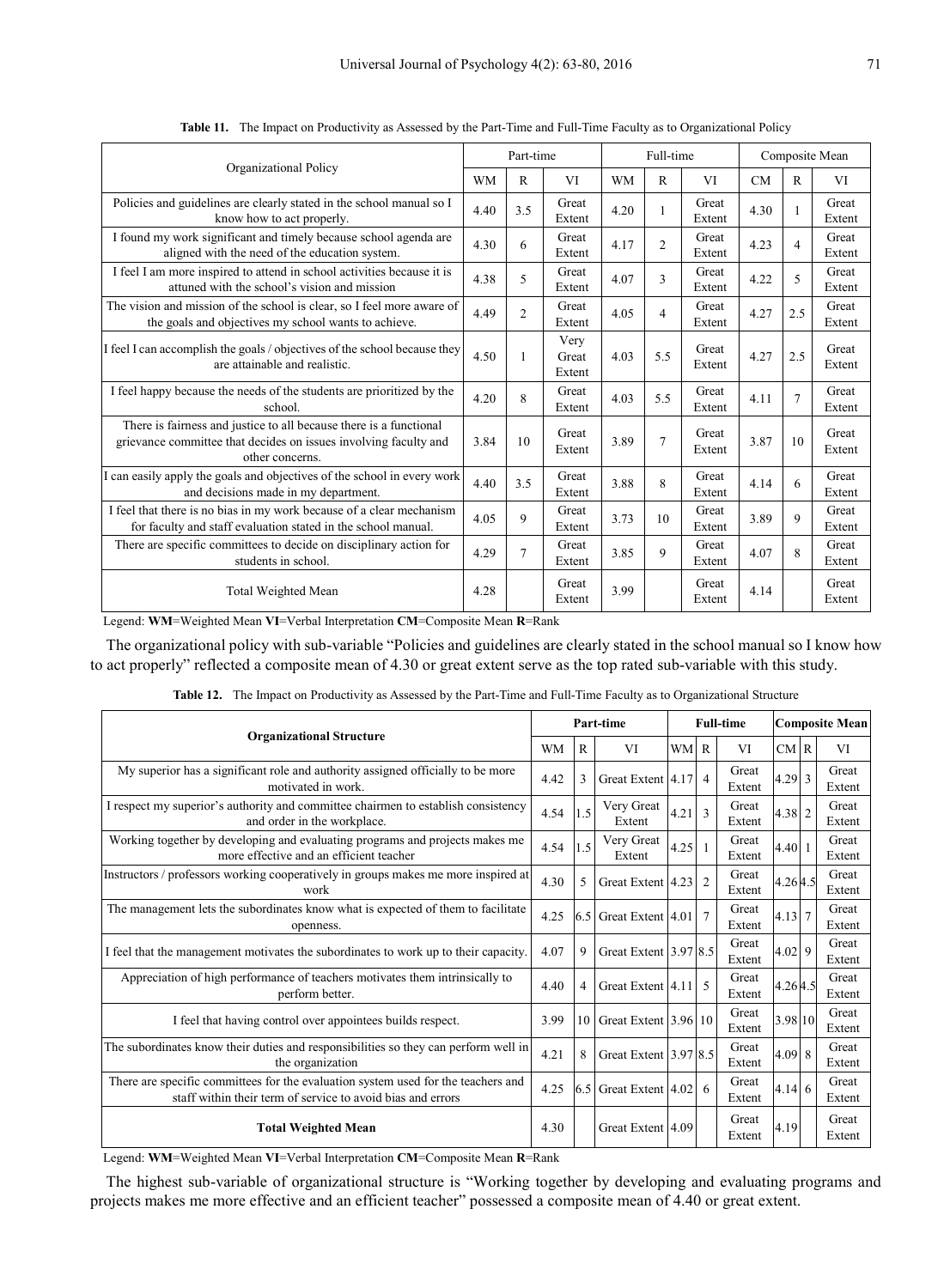|                                                                                                                                                         |           | Part-time      |                 | <b>Full-time</b> |                |                         | <b>Composite Mean</b> |                |                 |
|---------------------------------------------------------------------------------------------------------------------------------------------------------|-----------|----------------|-----------------|------------------|----------------|-------------------------|-----------------------|----------------|-----------------|
| <b>Organizational Communication</b>                                                                                                                     | <b>WM</b> | R              | VI              | <b>WM</b>        | $\mathbb{R}$   | VI                      | <b>CM</b>             | R              | VI              |
| There is a frequent release of memoranda/circulars and meetings to<br>emphasize the importance of working efficiently.                                  | 4.24      | 6.5            | Great<br>Extent | 4.01             | $\mathbf{8}$   | Very<br>Great<br>Extent | 4.13                  | 6              | Great<br>Extent |
| I am satisfied with the dialogues in school in aid of building a harmonious<br>relationship with their co professors and instructors.                   | 4.13      | 9              | Great<br>Extent | 3.84             | 10             | Great<br>Extent         | 3.98                  | 10             | Great<br>Extent |
| Leaders do value instructors/professors' ideas to show respect with each<br>other.                                                                      | 4.24      | 6.5            | Great<br>Extent | 4.08             | $\overline{4}$ | Great<br>Extent         | 4.16                  | 5              | Great<br>Extent |
| I feel important in the faculty whenever there is an involvement of<br>instructors/ professors in the decision - making process.                        | 4.32      | 3              | Great<br>Extent | 4.04             | 6              | Great<br>Extent         | 4.18                  | $\overline{4}$ | Great<br>Extent |
| Seeking ideas from seminars and conferences improved my skills and<br>boosted my confidence in teaching.                                                | 4.30      | $\overline{4}$ | Great<br>Extent | 4.16             | $\overline{2}$ | Great<br>Extent         | 4.23                  | $\overline{3}$ | Great<br>Extent |
| Instructors/ professors are kept informed on current issues in the school in<br>order to settle the problems immediately                                | 4.18      | 8              | Great<br>Extent | 4.04             | 6              | Great<br>Extent         | 4.11                  | $\overline{7}$ | Great<br>Extent |
| I feel recognized for my effort in experimenting new ideas and techniques.                                                                              | 4.12      | 10             | Great<br>Extent | 4.04             | 6              | Great<br>Extent         | 4.08                  | 9              | Great<br>Extent |
| Line channels of communication in school are well defined in the<br>organizational chart and in the office manuals so that everyone can be<br>informed. | 4.26      | 5              | Great<br>Extent | 3.93             | 9              | Great<br>Extent         | 4.10                  | 8              | Great<br>Extent |
| Encouraging a sharing of ideas maintains good relationship in work                                                                                      | 4.46      | $\overline{2}$ | Great<br>Extent | 4.23             | 1              | Great<br>Extent         | 4.35                  | $\mathbf{1}$   | Great<br>Extent |
| I feel that frequent activities within the organization helps build a good<br>lively relationship with each other in workplace.                         | 4.54      |                | Great<br>Extent | 4.12             | $\mathbf{3}$   | Great<br>Extent         | 4.33                  | $\overline{2}$ | Great<br>Extent |
| <b>Total Weighted Mean</b>                                                                                                                              | 4.28      |                | Great<br>Extent | 4.05             |                | Great<br>Extent         | 4.16                  |                | Great<br>Extent |

**Table 13.** The Impact on Productivity as Assessed by the Part-Time and Full-Time Faculty as to Organizational Communication

Legend: **WM**=Weighted Mean **VI**=Verbal Interpretation **CM**=Composite Mean **R**=Rank

The organizational communication reflected a sub-variable priority of the respondents pertaining to "Encouraging and sharing of ideas maintains good relationship in work" with a composite mean of 4.35 or great extent as descriptive interpretation.

### **3. The significant difference between the Assessment of full-time and Part-time faculty on the impact of multi-factorial dimension of employee productivity of this study appeared that:**

| Table 14. Difference between the Assessment of the Full-time and Part-time Faculty on Multi-factorial Dimension of Employee Productivity from Selected |  |
|--------------------------------------------------------------------------------------------------------------------------------------------------------|--|
| Private Tertiary Educational Institution in Manila                                                                                                     |  |

| <b>Profile Variables</b>     | <b>Computed t Value</b> | df  | <b>Tabular Value</b> | <b>Decision</b> | Interpretation  |
|------------------------------|-------------------------|-----|----------------------|-----------------|-----------------|
| Job Demand                   | 1.010                   | 362 | 1.645                | Accept Ho       | No Significance |
| Job Scope                    | 1.313                   | 362 | 1.645                | Accept Ho       | No Significance |
| <b>Work Stress</b>           | 0.495                   | 362 | 1.645                | Accept Ho       | No Significance |
| Role Ambiguity               | 0.119                   | 362 | 1.645                | Accept Ho       | No Significance |
| Situational Restraint        | 1.811                   | 362 | 1.645                | Reject Ho       | Significant     |
| Organizational Policy        | 4.494                   | 362 | 1.645                | Reject Ho       | Significant     |
| Organizational Structure     | 3.104                   | 362 | 1.645                | Reject Ho       | Significant     |
| Organizational Communication | 3.283                   | 362 | 1.645                | Reject Ho       | Significant     |

Legend: Alpha = 0.05 level of significance

There is significant difference in the four profile variables that contribute an assessment by the respondents relying to situational restraint with 1.811 computed t-values; organizational policy garnered 4.494 computed t-value, organizational structure which reflected a t-value of 3.104, and organizational communication portrayed t-value of 3.283.

**4. The significant relationship between the profile of the respondents and the level of impact of multi-factorial dimension of employee productivity of this study appeared that:**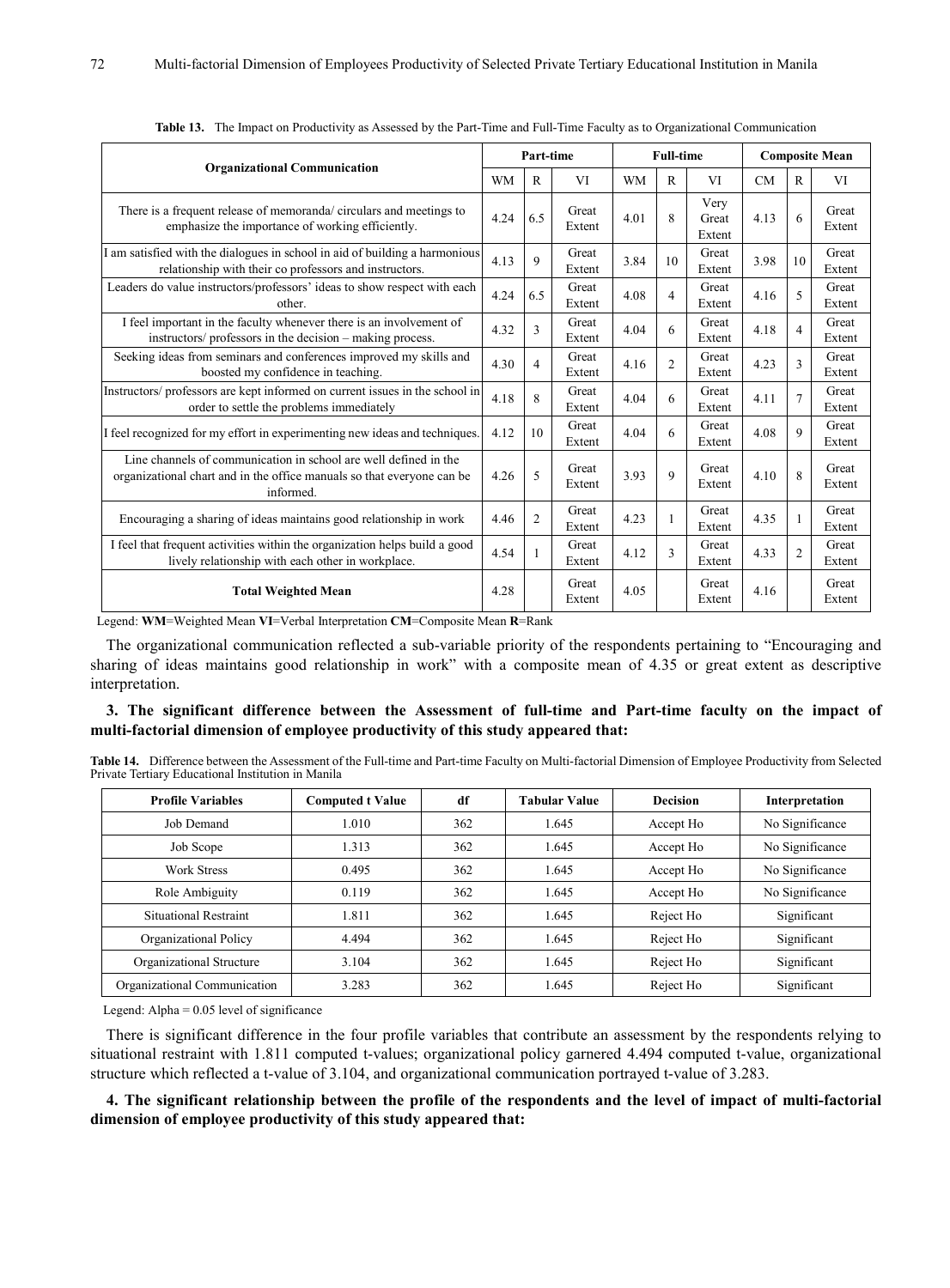| <b>Profile Variables</b>      | Computed $X^2$ Value | df             | <b>Tabular Value</b> | <b>Decision</b> | Interpretation  |
|-------------------------------|----------------------|----------------|----------------------|-----------------|-----------------|
| Age                           | 13.544               |                | 11.07                | Reject Ho       | Significant     |
| <b>Sex</b>                    | 1.158                | $\sim$         | 5.99                 | Accept Ho       | No Significance |
| <b>Educational Attainment</b> | 19.378               | $\overline{4}$ | 9.49                 | Reject Ho       | Significant     |
| Position                      | 4.213                | $\overline{4}$ | 9.49                 | Accept Ho       | No Significance |
| Employment status             | 12.148               | $\sim$         | 5.99                 | Reject Ho       | Significant     |
| Length of Service             | 21.535               |                | 11.07                | Reject Ho       | Significant     |

**Table 15.** Relationship between the Profile Variable of the Respondents and the level of Impact of Multi-factorial Dimension of Employee Productivity in terms of Job Demand

The relationship of the profile of the respondents as to job demand is significant in terms of school, age, educational attainment, employment status, and length of service with a computed  $X^2$  value of 23.368, 13.544, 19.378, 12.148, and 21.535 respectively.

**Table 16.** Relationship between the Profile Variable of the Respondents and the level of Impact of Multi-factorial Dimension of Employee Productivity in terms of Job Scope

| <b>Profile Variables</b>      | Computed $X^2$ Value | df     | <b>Tabular Value</b> | <b>Decision</b> | Interpretation  |
|-------------------------------|----------------------|--------|----------------------|-----------------|-----------------|
| Age                           | 7.417                |        | 11.07                | Accept Ho       | No Significance |
| <b>Sex</b>                    | 1.300                | ◠      | 5.99                 | Accept Ho       | No Significance |
| <b>Educational Attainment</b> | 16.134               |        | 9.49                 | Reject Ho       | Significant     |
| Position                      | 0.477                | $\sim$ | 5.99                 | Accept Ho       | No Significance |
| Employment status             | 7.093                | $\sim$ | 5.99                 | Reject Ho       | Significant     |
| Length of Service             | 16.151               |        | 11.07                | Reject Ho       | Significant     |

The job scope has significant relationship to the respondents' educational attainment garnered 16.134 values, employment status obtained 7.093 values, and length of service reflected 16.151

**Table 17.** Relationship between the Profile Variable of the Respondents and the level of Impact of Multi-factorial Dimension of Employee Productivity in terms of Situational Restraint

| <b>Profile Variables</b>      | Computed $X^2$ Value | df | <b>Tabular Value</b> | <b>Decision</b> | Interpretation  |
|-------------------------------|----------------------|----|----------------------|-----------------|-----------------|
| Age                           | 45.902               | 10 | 18.31                | Reject Ho       | Significant     |
| <b>Sex</b>                    | 14.834               |    | 5.99                 | Reject Ho       | Significant     |
| <b>Educational Attainment</b> | 44.35                | 8  | 15.51                | Reject Ho       | Significant     |
| Position                      | 0.194                | 4  | 9.49                 | Accept Ho       | No Significance |
| Employment status             | 13.487               | ◠  | 5.99                 | Reject Ho       | Significant     |
| Length of Service             | 11.185               |    | 11.07                | Reject Ho       | Significant     |

The level of impact of multi-factorial dimension of employee productivity in terms of situational restraint are significant through the following profile variables: age with a total computed  $X^2$  value of 45.902; sex garnered a computed  $X^2$  value of 14.834; educational attainment having  $44.35$  computed  $X^2$  value; Employment status with a total computed  $X^2$  value of 13.487; and Length of Service reflected 11.185 computed  $X^2$  value.

**Table 18.** Relationship between the Profile Variable of the Respondents and the level of Impact of Multi-factorial Dimension of Employee Productivity in terms of Role Ambiguity

| <b>Profile Variables</b>      | Computed $X^2$ Value | df     | <b>Tabular Value</b> | <b>Decision</b> | Interpretation  |
|-------------------------------|----------------------|--------|----------------------|-----------------|-----------------|
| Age                           | 26.736               | 10     | 18.31                | Reject Ho       | Significant     |
| <b>Sex</b>                    | 16.344               | ◠      | 5.99                 | Reject Ho       | Significant     |
| <b>Educational Attainment</b> | 19.854               | 8      | 15.51                | Reject Ho       | Significant     |
| Position                      | 21.473               | 4      | 9.49                 | Reject Ho       | Significant     |
| Employment status             | 4.456                | $\sim$ | 5.99                 | Accept Ho       | No Significance |
| Length of Service             | 12.707               |        | 11.07                | Reject Ho       | Significant     |

The respondents rejected the null hypothesis in line with age, sex, educational attainment, position, and length of service having a computed  $X^2$  value of 26.736, 16.344, 19.854, 21.473, and 12.707 respectively. It generate that the aforementioned variables has significant relation with role ambiguity which is the main serving for multi-factorial dimension of productivity.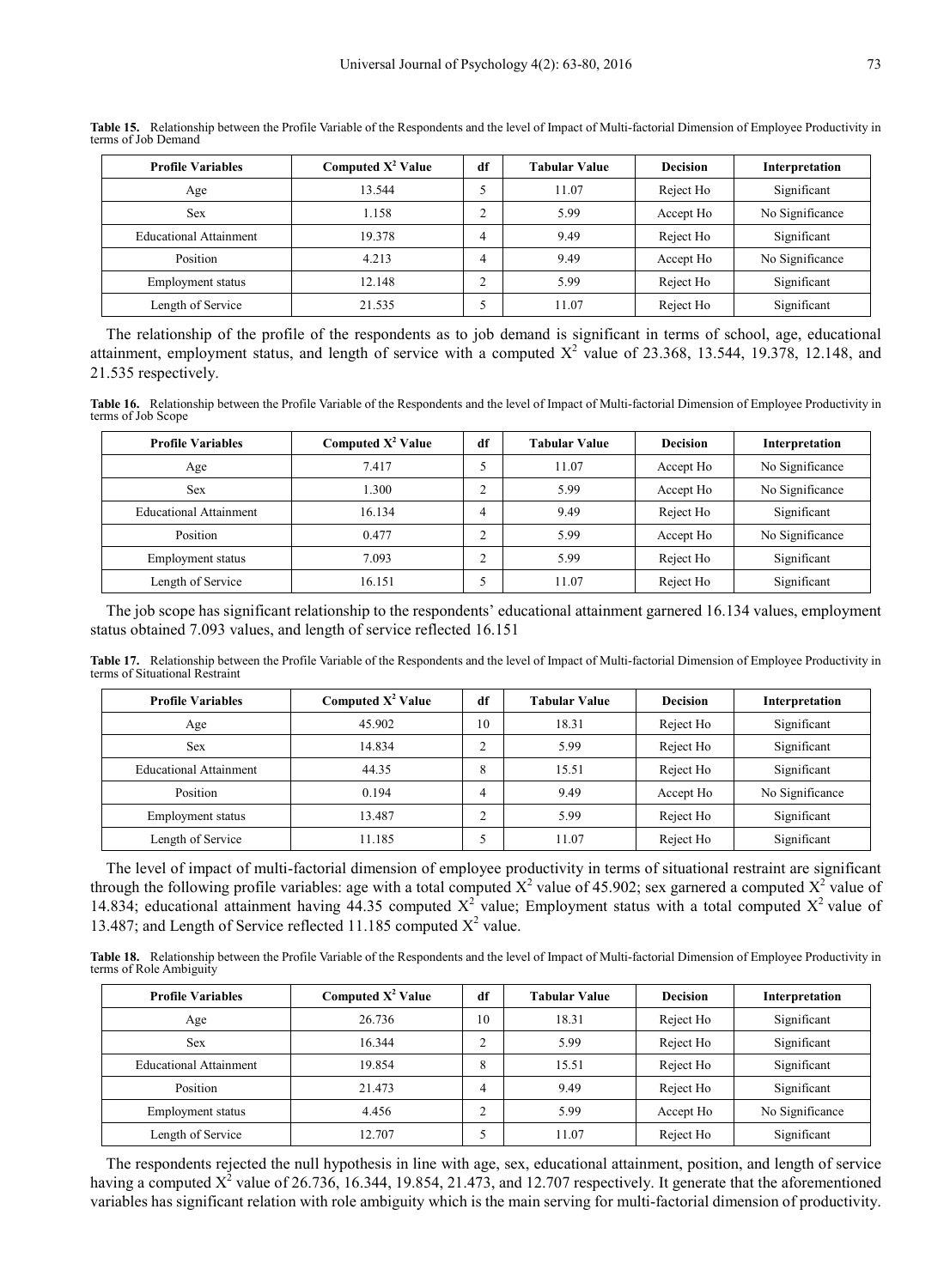| <b>Profile Variables</b>      | Computed $X^2$ Value | df | Tabular Value | <b>Decision</b> | Interpretation  |
|-------------------------------|----------------------|----|---------------|-----------------|-----------------|
| Age                           | 22.462               | э  | 11.07         | Reject Ho       | Significant     |
| <b>Sex</b>                    | 6.011                | c  | 7.81          | Accept Ho       | No Significance |
| <b>Educational Attainment</b> | 84.646               | 8  | 15.51         | Reject Ho       | Significant     |
| Position                      | 5.435                | ◠  | 5.99          | Accept Ho       | No Significance |
| Employment status             | 4.137                |    | 7.81          | Accept Ho       | No Significance |
| Length of Service             | 13.189               |    | 11.07         | Reject Ho       | Significant     |

**Table 19.** Relationship between the Profile Variable of the Respondents and the level of Impact of Multi-factorial Dimension of Employee Productivity in terms of Work Stress

There are significant relation with regard to school, age, educational attainment, and length of service which respondents implicate the method of rejection to null hypothesis with the computed  $X^2$  value 38.366, 22.462, 84.646, and 13.189 respectively. In addition, it justified that the school, age, educational attainment, and length of service are the variables which greatly affect to the performance level or even the job satisfaction in formulating multi-factor dimensions of productivity of the respondents as to work stress.

**Table 20.** Relationship between the Profile Variable of the Respondents and the level of Impact of Multi-factorial Dimension of Employee Productivity in terms of Organizational Policy

| <b>Profile Variables</b>      | Computed $X^2$ Value | df | <b>Tabular Value</b> | <b>Decision</b> | Interpretation  |
|-------------------------------|----------------------|----|----------------------|-----------------|-----------------|
| Age                           | 58.695               | 10 | 18.31                | Reject Ho       | Significant     |
| <b>Sex</b>                    | 16.842               |    | 5.99                 | Reject Ho       | Significant     |
| <b>Educational Attainment</b> | 15.661               | 8  | 15.51                | Reject Ho       | Significant     |
| Position                      | 1.659                | Λ  | 9.49                 | Accept Ho       | No Significance |
| Employment status             | 29.164               |    | 5.99                 | Reject Ho       | Significant     |
| Length of Service             | 42.504               | 10 | 18.31                | Reject Ho       | Significant     |

The respondents attest that age, sex, educational attainment, employment status, and length of service are significant with the establishment of organizational policy revealed as rejecting the null hypothesis with computed  $X^2$  value of 58.695, 16.842, 15.661, and 29.164, and 42.504 respectively.

**Table 21.** Relationship between the Profile Variable of the Respondents and the level of Impact of Multi-factorial Dimension of Employee Productivity in terms of Organizational Structure

| <b>Profile Variables</b>      | Computed $X^2$ Value | df             | <b>Tabular Value</b> | <b>Decision</b> | Interpretation  |
|-------------------------------|----------------------|----------------|----------------------|-----------------|-----------------|
| Age                           | 26.320               | 10             | 18.31                | Reject Ho       | Significant     |
| <b>Sex</b>                    | 5.952                | $\sim$         | 7.81                 | Accept Ho       | No Significance |
| <b>Educational Attainment</b> | 30.989               | 8              | 15.51                | Reject Ho       | Significant     |
| Position                      | 11.749               | $\overline{4}$ | 9.49                 | Reject Ho       | Significant     |
| Employment status             | 4.179                | $\sim$         | 7.81                 | Accept Ho       | No Significance |
| Length of Service             | 30.661               |                | 11.07                | Reject Ho       | Significant     |

There are significant relation with regards to school, age, educational attainment, position, and length of service which respondents implicate the method of rejection to null hypothesis with the computed  $X^2$  value 25.168, 26.320, 30.989, 11.749 and 30.661 respectively. In addition, it justified that the school, age, educational attainment, position, and length of service are the variables which greatly affect to the performance level or even the job satisfaction in formulating multi-factor dimensions of productivity of the respondents as to organizational structure.

**Table 22.** Relationship between the Profile Variable of the Respondents and the level of Impact of Multi-factorial Dimension of Employee Productivity in terms of Organizational Communication

| Computed $X^2$ Value<br><b>Profile Variables</b> |        | df | <b>Tabular Value</b> | <b>Decision</b> | Interpretation  |
|--------------------------------------------------|--------|----|----------------------|-----------------|-----------------|
| Age                                              | 37.636 | 10 | 18.31                | Reject Ho       | Significant     |
| <b>Sex</b>                                       | 2.706  |    | 7.81                 | Accept Ho       | No Significance |
| <b>Educational Attainment</b>                    | 60.483 | 8  | 15.51                | Reject Ho       | Significant     |
| Position                                         | 9.67   | 4  | 9.49                 | Reject Ho       | Significant     |
| Employment status                                | 3.037  |    | 7.81                 | Accept Ho       | No Significance |
| Length of Service                                | 5.594  |    | 11.07                | Accept Ho       | No Significance |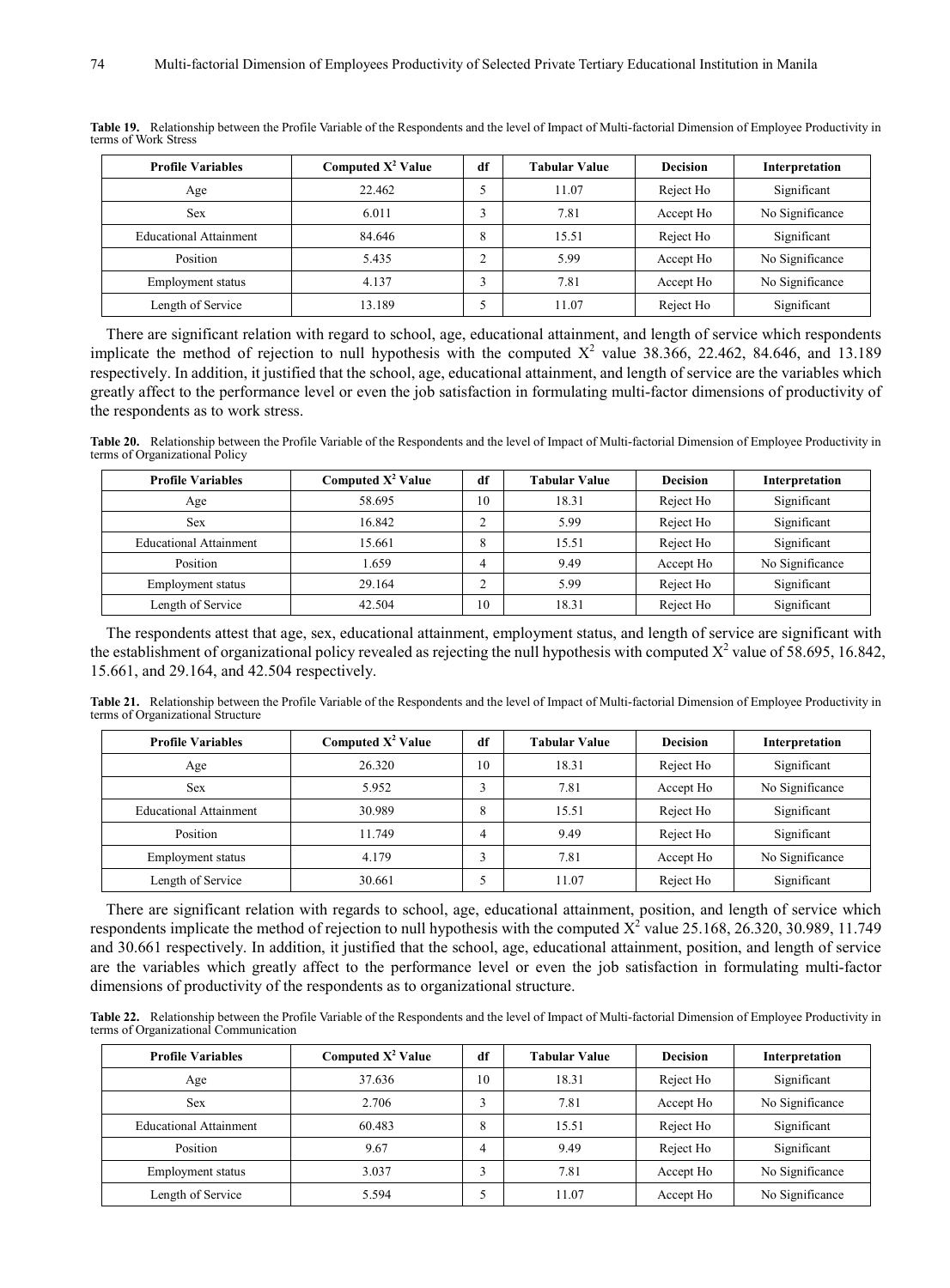The respondents also claimed that school, age, educational attainment, and position are significant with regard to the level of impact of multi-factorial dimensions of employee productivity as to organizational communication having a computed  $X^2$ value of 45.875, 37.636, 60.483, and 9.67 respectively.

**5. The significant relationship between and among multi-dimensional factor on productivity of this study appeared that:**

| <b>Multi-dimensional Factors</b> | <b>Computed r Value</b> | N   | <b>Tabular Value</b> | <b>Decision</b> | Interpretation             |  |
|----------------------------------|-------------------------|-----|----------------------|-----------------|----------------------------|--|
| Job Scope                        | 0.725                   | 364 | 0.103                | Reject Ho       | Significant                |  |
| <b>Work Stress</b>               | 0.175                   | 364 | 0.103                | Reject Ho       | Significant                |  |
| Role Ambiguity                   | 0.390                   | 364 | 0.103                | Reject Ho       | Significant<br>Significant |  |
| <b>Situational Restraint</b>     | 0.500                   | 364 | 0.103                | Reject Ho       |                            |  |
| Organizational Policy            | 0.253                   | 364 | 0.103                | Reject Ho       | Significant                |  |
| Organizational Structure         | 0.377                   | 364 | 0.103                | Reject Ho       | Significant                |  |
| Organizational Communication     | 0.280                   | 364 | 0.103                | Reject Ho       | Significant                |  |

**Table 23.** Relationship between Multi-dimensional Factors and Job Demand

Legend: Alpha  $= 0.05$  level of significance

The respondents revealed and acclaimed rejection to the null hypothesis with a computed r value such as 0.725 reflected on job scope; 0.175 affirmed as to work stress category; 0.390 indicated at role ambiguity; 0.500 in line with situational restraint; 0.253 appeared in terms of organizational policy; 0.377 enlist with organizational structure; and 0.280 observed with organizational communication.

| <b>Multi-dimensional Factors</b> | <b>Computed r Value</b> | N   | Tabular Value | <b>Decision</b> | Interpretation             |  |
|----------------------------------|-------------------------|-----|---------------|-----------------|----------------------------|--|
| Job Demand                       | 0.725                   | 364 | 0.103         | Reject Ho       | Significant                |  |
| Work Stress                      | 0.219                   | 364 | 0.103         | Reject Ho       | Significant                |  |
| Role Ambiguity                   | 0.392                   | 364 | 0.103         | Reject Ho       | Significant<br>Significant |  |
| Situational Restraint            | 0.600                   | 364 | 0.103         | Reject Ho       |                            |  |
| Organizational Policy            | 0.450                   | 364 | 0.103         | Reject Ho       | Significant                |  |
| Organizational Structure         | 0.556                   | 364 | 0.103         | Reject Ho       | Significant                |  |
| Organizational Communication     | 0.448                   | 364 | 0.103         | Reject Ho       | Significant                |  |

**Table 24.** Relationship between Multi-dimensional Factors and Job Scope

Legend: Alpha  $= 0.05$  level of significance

The respondents testified to acclaimed rejection to the null hypothesis regarding multi-dimensional factors with the perspective computed r value namely: job scope having 0.725; work stress garnered 0.219; role ambiguity reflected 0.392; situational restraint got 0.600; organizational policy cited 0.450; organizational structure noted 0.556; and organizational communication with 0.448.

**Table 25.** Relationship between Work Stress and Among Multi-dimensional Factors of Employee Productivity

| <b>Multi-dimensional Factors</b> | <b>Computed r Value</b> | N   | Tabular Value | <b>Decision</b> | Interpretation  |
|----------------------------------|-------------------------|-----|---------------|-----------------|-----------------|
| Job Demand                       | 0.175                   | 364 | 0.103         | Reject Ho       | Significant     |
| Job Scope                        | 0.219                   | 364 | 0.103         | Reject Ho       | Significant     |
| Role Ambiguity                   | 0.396                   | 364 | 0.103         | Reject Ho       | Significant     |
| <b>Situational Restraint</b>     | 0.296                   | 364 | 0.103         | Reject Ho       | Significant     |
| Organizational Policy            | 0.114                   | 364 | 0.103         | Reject Ho       | Significant     |
| Organizational Structure         | 0.077                   | 364 | 0.103         | Accept Ho       | No Significance |
| Organizational Communication     | 0.066                   | 364 | 0.103         | Accept Ho       | No Significance |

Legend: Alpha  $= 0.05$  level of significance

There is significant relationship between work stress and the multi-dimensional factors of productivity which respondents testified to acclaimed rejection to the null hypothesis having a perspective computed r value namely: job demand having 0.175; job scope garnered 0.219; role ambiguity reflected 0.396; situational restraint got 0.296; and organizational policy cited 0.114.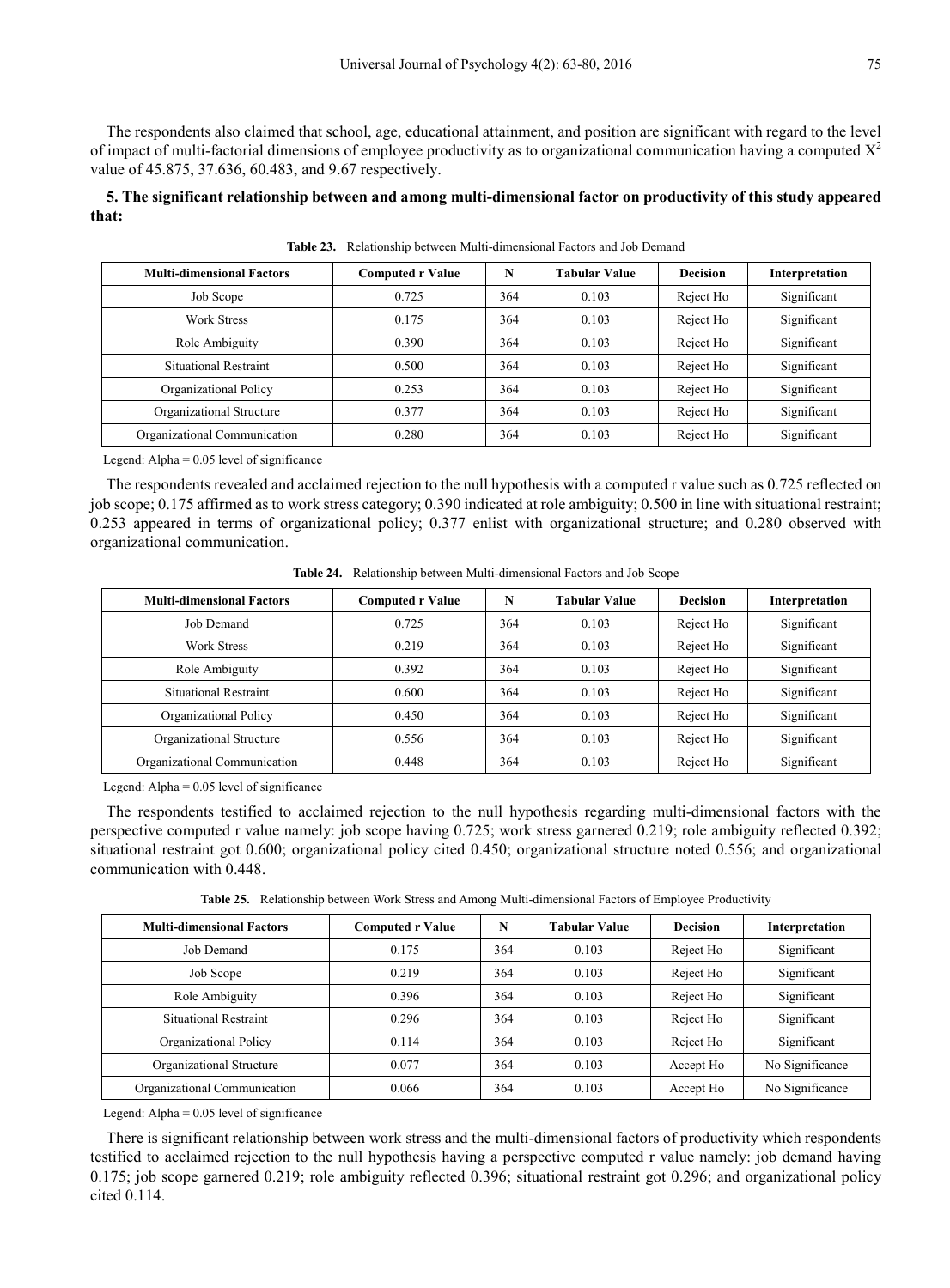| <b>Multi-dimensional Factors</b> | <b>Computed r Value</b> | N   | <b>Tabular Value</b> | <b>Decision</b> | Interpretation                            |  |
|----------------------------------|-------------------------|-----|----------------------|-----------------|-------------------------------------------|--|
| Job Demand                       | 0.390                   | 364 | 0.103                | Reject Ho       | Significant                               |  |
| Job Scope                        | 0.392                   | 364 | 0.103                | Reject Ho       | Significant                               |  |
| Work Stress                      | 0.396                   | 364 | 0.103                | Reject Ho       | Significant<br>Significant<br>Significant |  |
| Situational Restraint            | 0.507                   | 364 | 0.103                | Reject Ho       |                                           |  |
| Organizational Policy            | 0.493                   | 364 | 0.103                | Reject Ho       |                                           |  |
| Organizational Structure         | 0.420                   | 364 | 0.103                | Reject Ho       | Significant                               |  |
| Organizational Communication     | 0.373                   | 364 | 0.103                | Reject Ho       | Significant                               |  |

**Table 26.** Relationship between Multi-dimensional Factors and Role Ambiguity

Legend: Alpha  $= 0.05$  level of significance

The administrators, faculty, and employee staff revealed and acclaimed rejection to the null hypothesis with a computed r value of 0.390 reflected on job demand; 0.392 affirmed as to job scope category; 0.396 indicated at work stress; 0.507 in line with situational restraint; 0.493 appeared in terms of organizational policy; 0.420 enlist with organizational structure; and 0.373 observed with organizational communication. It generally entails that Role ambiguity is significant to the job demand, job scope, work stress, situational restraint, organizational policy, organizational structure, and organizational communication of the respondents thru multi-dimensional productivity.

| <b>Multi-dimensional Factors</b> | <b>Computed r Value</b> |     | <b>Tabular Value</b> | <b>Decision</b> | Interpretation |
|----------------------------------|-------------------------|-----|----------------------|-----------------|----------------|
| Job Demand                       | 0.500                   | 364 | 0.103                | Reject Ho       | Significant    |
| Job Scope                        | 0.600                   | 364 | 0.103                | Reject Ho       | Significant    |
| <b>Work Stress</b>               | 0.296                   | 364 | 0.103                | Reject Ho       | Significant    |
| Role Ambiguity                   | 0.507                   | 364 | 0.103                | Reject Ho       | Significant    |
| Organizational Policy            | 0.486                   | 364 | 0.103                | Reject Ho       | Significant    |
| Organizational Structure         | 0.527                   | 364 | 0.103                | Reject Ho       | Significant    |
| Organizational Communication     | 0.471                   | 364 | 0.103                | Reject Ho       | Significant    |

**Table 27.** Relationship between Multi-dimensional Factors and Situational Restraint

Legend: Alpha  $= 0.05$  level of significance

The Situational Restraint has significant relation to the job demand, job scope, work stress, role ambiguity, organizational policy, organizational structure, and organizational communication with a preference computed r value of 0.500, 0.600, 0.296, 0.507, 0.486, 0.527, and 0.471 respectively.

| <b>Multi-dimensional Factors</b> | <b>Computed r Value</b> | N   | <b>Tabular Value</b> | <b>Decision</b> | Interpretation  |
|----------------------------------|-------------------------|-----|----------------------|-----------------|-----------------|
| Job Demand                       | 0.253                   | 364 | 0.103                | Accept Ho       | No Significance |
| Job Scope                        | 0.450                   | 364 | 0.103                | Accept Ho       | No Significance |
| <b>Work Stress</b>               | 0.114                   | 364 | 0.103                | Accept Ho       | No Significance |
| Role Ambiguity                   | 0.493                   | 364 | 0.103                | Accept Ho       | No Significance |
| <b>Situational Restraint</b>     | 0.486                   | 364 | 0.103                | Reject Ho       | Significant     |
| Organizational Structure         | 0.725                   | 364 | 0.103                | Reject Ho       | Significant     |
| Organizational Communication     | 0.691                   | 364 | 0.103                | Reject Ho       | Significant     |

**Table 28.** Relationship between Multi-dimensional Factors and Organizational Policy

Legend: Alpha  $= 0.05$  level of significance

In line with this, there are also items which respondents acclaimed that are significant in terms of Organizational policy such as situational restraint obtained a computed r value of 0.486, organizational structure garnered a computed r value of 0.725, and organizational communication reflected a computed r value of 0.691.

| <b>Multi-dimensional Factors</b> | <b>Computed r Value</b> |     | <b>Tabular Value</b> | <b>Decision</b> | Interpretation  |
|----------------------------------|-------------------------|-----|----------------------|-----------------|-----------------|
| Job Demand                       | 0.377                   | 364 | 0.103                | Reject Ho       | Significant     |
| Job Scope                        | 0.556                   | 364 | 0.103                | Reject Ho       | Significant     |
| <b>Work Stress</b>               | 0.077                   | 364 | 0.103                | Accept Ho       | No Significance |
| Role Ambiguity                   | 0.420                   | 364 | 0.103                | Reject Ho       | Significant     |
| <b>Situational Restraint</b>     | 0.527                   | 364 | 0.103                | Reject Ho       | Significant     |
| Organizational Policy            | 0.725                   | 364 | 0.103                | Reject Ho       | Significant     |
| Organizational Communication     | 0.807                   | 364 | 0.103                | Reject Ho       | Significant     |

**Table 29.** Relationship between Multi-dimensional Factors and Organizational Structure

Legend: Alpha  $= 0.05$  level of significance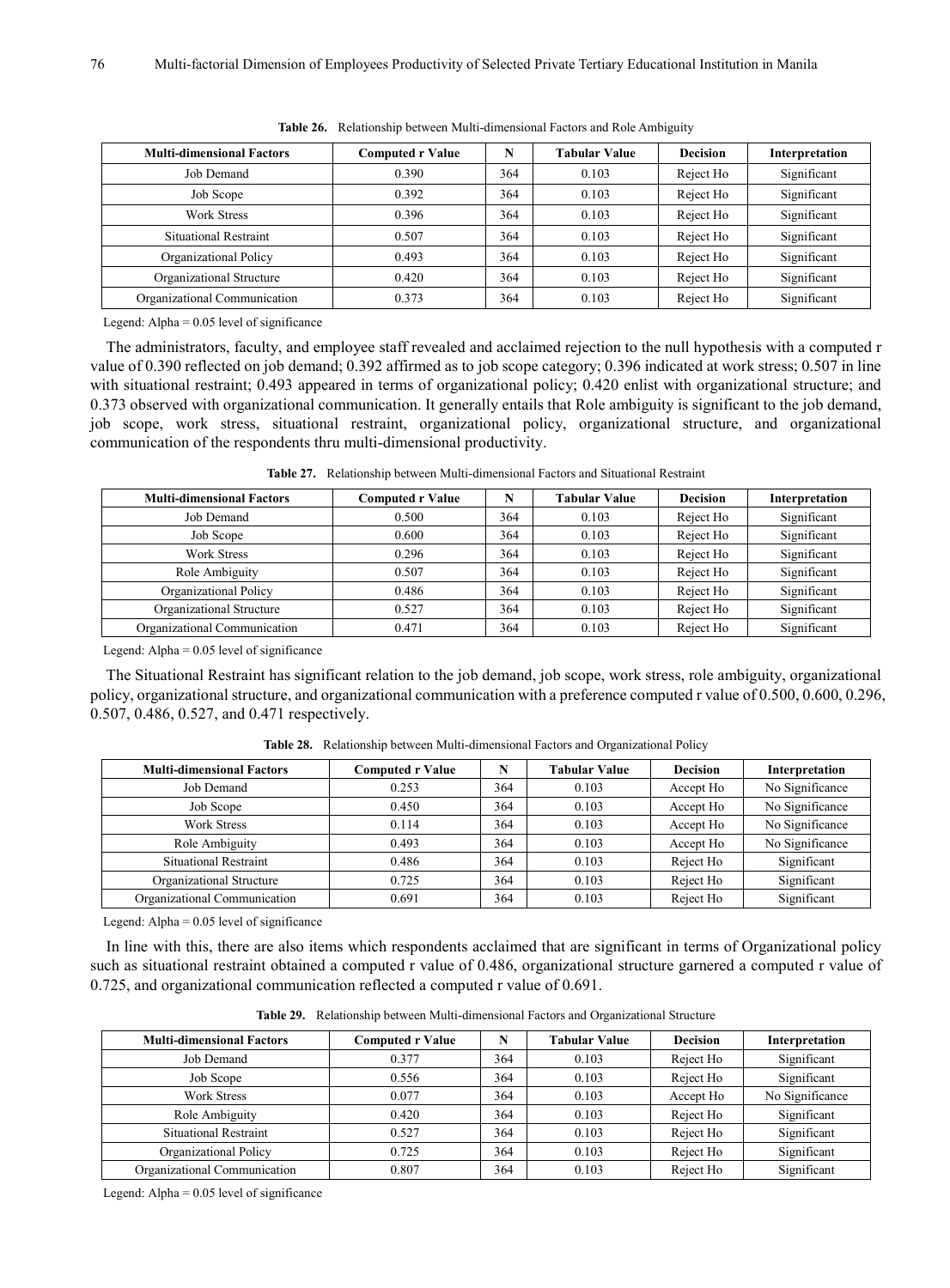The items which respondents are significantly acclaimed in terms of Organizational structure are job demand, job scope, role ambiguity, situational restraint, organizational policy, and organizational communication which obtained a computed r value of 0.377, 0.556, 0.420, 0.527, 0.725, and 0.807.

| <b>Multi-dimensional Factors</b> | <b>Computed r Value</b> | N   | <b>Tabular Value</b> | <b>Decision</b> | Interpretation                                |  |
|----------------------------------|-------------------------|-----|----------------------|-----------------|-----------------------------------------------|--|
| Job Demand                       | 0.280                   | 364 | 0.103                | Reject Ho       | Significant                                   |  |
| Job Scope                        | 0.448                   | 364 | 0.103                | Reject Ho       | Significant                                   |  |
| <b>Work Stress</b>               | 0.066                   | 364 | 0.103                | Accept Ho       | No Significance<br>Significant<br>Significant |  |
| Role Ambiguity                   | 0.373                   | 364 | 0.103                | Reject Ho       |                                               |  |
| <b>Situational Restraint</b>     | 0.471                   | 364 | 0.103                | Reject Ho       |                                               |  |
| Organizational Policy            | 0.691                   | 364 | 0.103                | Reject Ho       | Significant                                   |  |
| Organizational Structure         | 0.807                   | 364 | 0.103                | Reject Ho       | Significant                                   |  |

**Table 30.** Relationship between Multi-dimensional Factors and Organizational Communication

Legend: Alpha  $= 0.05$  level of significance

The variables such as job demand, job scope, role ambiguity, situational restraint, organizational policy, and organizational structure were reflected significant in relation with organizational communication. It highlights the computed r value of 0.280, 0.448, 0.373, 0.471, 0.691, and 0.807 respectively.

#### **6. The problems encountered and the solutions offered to the administrators, faculty, and employee staff appeared that:**

|                |                                                                                                                                                                                 | Part-time |                |                       |           | <b>Full-time</b> | <b>Composite Mean</b> |           |                |                       |
|----------------|---------------------------------------------------------------------------------------------------------------------------------------------------------------------------------|-----------|----------------|-----------------------|-----------|------------------|-----------------------|-----------|----------------|-----------------------|
|                | <b>Problems Encountered</b>                                                                                                                                                     | <b>WM</b> | R              | VI                    | <b>WM</b> | $\mathbb{R}$     | VI                    | <b>CM</b> | $\mathbb{R}$   | VI                    |
| $\mathbf{1}$ . | The policies and procedures handbook to teachers<br>and administrators are not clearly define                                                                                   | 4.29      | 3              | Moderately<br>Agree   | 4.44      | $\overline{2}$   | Moderately<br>Agree   | 4.36      | $\overline{c}$ | Moderately<br>Agree   |
| 2.             | There is no well-defined system of motivation for<br>employees to meet the expectation of the<br>organization as a whole                                                        | 4.60      | 1              | <b>Strongly Agree</b> | 4.54      |                  | <b>Strongly Agree</b> | 4.57      |                | <b>Strongly Agree</b> |
| 3 <sub>1</sub> | Some of the faculty members are rude to other<br>teachers                                                                                                                       | 4.12      | 6              | Moderately<br>Agree   | 4.24      | $\overline{4}$   | Moderately<br>Agree   | 4.18      | $\overline{4}$ | Moderately<br>Agree   |
| 4.             | Instructors/Professors do not work cooperatively in<br>groups                                                                                                                   | 4.42      | $\overline{2}$ | Moderately<br>Agree   | 4.27      | 3                | Moderately<br>Agree   | 4.35      | 3              | Moderately<br>Agree   |
| 5.             | The faculty, heads, administrators and non-teaching<br>staff are not approachable and accommodating                                                                             | 3.74      | 9              | Moderately<br>Agree   | 3.69      | 9                | Moderately<br>Agree   | 3.72      | 10             | Moderately<br>Agree   |
| 6.             | Faculty members do not socialize with each other on<br>a regular basis                                                                                                          | 4.04      | $\overline{7}$ | Moderately<br>Agree   | 4.04      | 5                | Moderately<br>Agree   | 4.04      | 6              | Moderately<br>Agree   |
| 7 <sub>1</sub> | Lack of motivation to get and expect teachers<br>provide enhanced learning along with computer<br>literate skills                                                               | 3.68      | 10             | Moderately<br>Agree   | 3.89      | $\overline{7}$   | Moderately<br>Agree   | 3.78      | 8              | Moderately<br>Agree   |
| 8.             | The equipment and facilities in most departments are<br>very inadequate                                                                                                         | 4.21      | $\overline{4}$ | Moderately<br>Agree   | 3.97      | 6                | Moderately<br>Agree   | 4.09      | 5              | Moderately<br>Agree   |
| 9.             | Faculty members are burdened with lots of<br>paperwork                                                                                                                          | 4.13      | 5              | Moderately<br>Agree   | 3.86      | 8                | Moderately<br>Agree   | 3.99      | $\overline{7}$ | Moderately<br>Agree   |
| 10             | Majority of the faculty members are having difficulty<br>in integrating computer in the class room activities<br>for having limited "know how" to use information<br>technology | 3.87      | 8              | Moderately<br>Agree   | 3.59      | 10               | Moderately<br>Agree   | 3.73      | $\mathbf Q$    | Moderately<br>Agree   |
|                | <b>Average Weighted Mean</b>                                                                                                                                                    | 4.11      |                | Moderately<br>Agree   | 4.05      |                  | Moderately<br>Agree   | 4.08      |                | Moderately<br>Agree   |

**Table 31.** The Problems encountered by the Part-Time and Full-Time Faculty Respondents from Selected Private Tertiary Educational Institution in Manila

Legend: **WM**=Weighted Mean **DI=** Descriptive Interpretation **CM**=Composite Mean **R**=Rank

The table shows that the top two problems encountered by Part-time and Full-time are there is no well-defined system of motivation for employees to meet the expectation of the organization as a whole, and the policies and procedures handbook to teachers and administrators are not clearly defined garnering 4.57 and 4.36 respectively.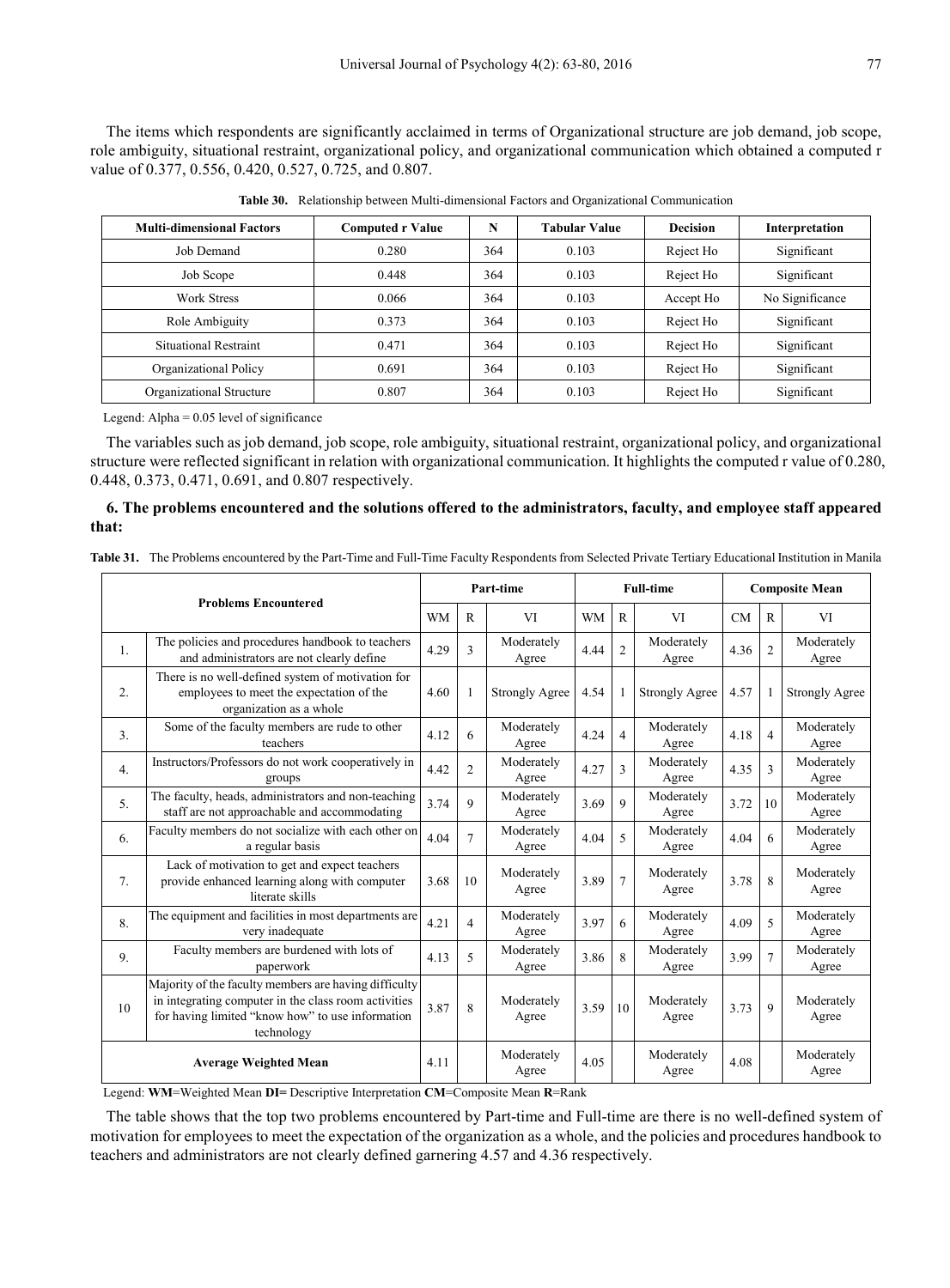|                              | <b>Solutions offered</b>                                                                                                            |           |             | Part-time             | <b>Full-time</b> |                |                     | <b>Composite Mean</b> |                |                     |
|------------------------------|-------------------------------------------------------------------------------------------------------------------------------------|-----------|-------------|-----------------------|------------------|----------------|---------------------|-----------------------|----------------|---------------------|
|                              |                                                                                                                                     | <b>WM</b> | R           | DI                    | <b>WM</b>        | R              | DI                  | CM                    | $\mathbf{R}$   | DI                  |
| 1.                           | Trainings / Seminars                                                                                                                | 4.48      | 2.5         | Moderately<br>Agree   | 4.33             | $\overline{4}$ | Moderately<br>Agree | 4.40                  | 3              | Moderately<br>Agree |
| $\overline{2}$ .             | Innovative approaches to pay, promotions and<br>fringe benefits                                                                     | 4.50      |             | <b>Strongly Agree</b> | 4.42             |                | Moderately<br>Agree | 4.46                  |                | Moderately<br>Agree |
| 3.                           | Employee assistance program (counseling program)<br>that help employees deal with mental health,<br>marital and financial problems) | 4.45      | 4           | Moderately<br>Agree   | 4.20             | 5.5            | Moderately<br>Agree | 4.32                  | 5              | Moderately<br>Agree |
| 4 <sup>1</sup>               | Stress management program                                                                                                           | 3.76      | 10          | Moderately<br>Agree   | 3.99             | 10             | Moderately<br>Agree | 3.88                  | 10             | Moderately<br>Agree |
| 5.                           | Team building                                                                                                                       | 4.07      | $\mathbf Q$ | Moderately<br>Agree   | 4.16             | $\overline{7}$ | Moderately<br>Agree | 4.12                  | $\mathbf Q$    | Moderately<br>Agree |
| 6.                           | Develop cultures (behaviors, values and norms)<br>appropriate to their teachings and environments                                   | 4.38      | 5.5         | Moderately<br>Agree   | 4.35             | $\mathcal{R}$  | Moderately<br>Agree | 4.36                  | $\overline{4}$ | Moderately<br>Agree |
| 7.                           | Focus on people within organization and the<br>processes which include communication, problem<br>solving and group decision making  | 4.38      | 5.5         | Moderately<br>Agree   | 4.15             | $\mathbf{8}$   | Moderately<br>Agree | 4.27                  | 6              | Moderately<br>Agree |
| 8.                           | Recognition and awards for faculty members who<br>excelled in their performance                                                     | 4.48      | 2.5         | Moderately<br>Agree   | 4.40             | $\overline{2}$ | Moderately<br>Agree | 4.44                  | $\overline{2}$ | Moderately<br>Agree |
| 9.                           | Improve school facilities and equipment                                                                                             | 4.26      | 7           | Moderately<br>Agree   | 4.08             | $\mathbf Q$    | Moderately<br>Agree | 4.17                  | $\mathbf{8}$   | Moderately<br>Agree |
| 10.                          | Teachers involvement in policy or decision making                                                                                   | 4.22      | 8           | Moderately<br>Agree   | 4.20             | 5.5            | Moderately<br>Agree | 4.21                  | $\overline{7}$ | Moderately<br>Agree |
| <b>Average Weighted Mean</b> |                                                                                                                                     | 4.30      |             | Moderately<br>Agree   | 4.23             |                | Moderately<br>Agree | 4.26                  |                | Moderately<br>Agree |

**Table 32.** The Solutions offered to the Part-Time and Full-Time Faculty Respondents from Selected Private Tertiary Educational Institution in Manila

Legend: **WM**=Weighted Mean **DI=** Descriptive Interpretation **CM**=Composite Mean **R**=Rank

The top problem encountered by the administrators, faculty, and employee staff is "There is no well-defined system of motivation for employees to meet the expectation of the organization" garnered 4.60 or strongly agree in which persistent to the reflected a highest offered solution "Innovative approaches to pay, promotions and fringe benefits garnered 4.46 or moderately agree.

**7. To further improve the Multi-Factorial Dimensions of employees Productivity of Selected Private Tertiary Educational Institution in Manila, a Proposed Faculty Development Plan is prepared.**

## **6. Conclusions**

Based on the findings of the specific problems raised in the study, the following conclusions were drawn:

Most of the respondents are female faculty that belong to age bracket 36-40 and 46-above with doctorate degree having five years and below of length of service.

There is a high-level of impact on the productivity as perceived by the full-time and part-time faculty members in terms of job demand, job scope, situational restraint, role ambiguity, work stress, organizational policy, organizational structure, and organizational communication to achieve a productive, efficient, and effective high extent of job performance.

There is a significant difference in the four profile variables assessed by the respondents relying to situational restraint; organizational policy, organizational structure, and organizational communication.

The multi-dimensional factors have a significant relation to age, educational attainment, and length of service of the administrators, faculty, and employee staff

Majority of the multi-dimensional factors on productivity is significant between and among each other particularly the job demand, job scope, role ambiguity, situational restraint, organizational structure, and organizational communication.

The convincing motivation enlightens all of the problems encountered by the administrators, faculty, and employee staff to work productively.

The structured Faculty Development Plan is practically conceptualized, appended and crucially overviewed for future use of the selected Tertiary Educational Institution in Manila in achieving Multi-factorial Dimension of Productivity.

# **REFERENCES**

- [1] Andrade, V. D. (2002). "Attitude Towards Work in Relation to Job Satisfaction and Job Performance of the Commission on Audit State Auditors," (Doctoral Dissertation), University of Iloilo, March
- [2] Andres, T. (2002). The Management by Filipino Values. Quezon City: New Day Publication.
- [3] Armstrong, M. (2006).A Handbook of Human Resource Management Practice,  $10<sup>th</sup>$  ed. London: Kogan page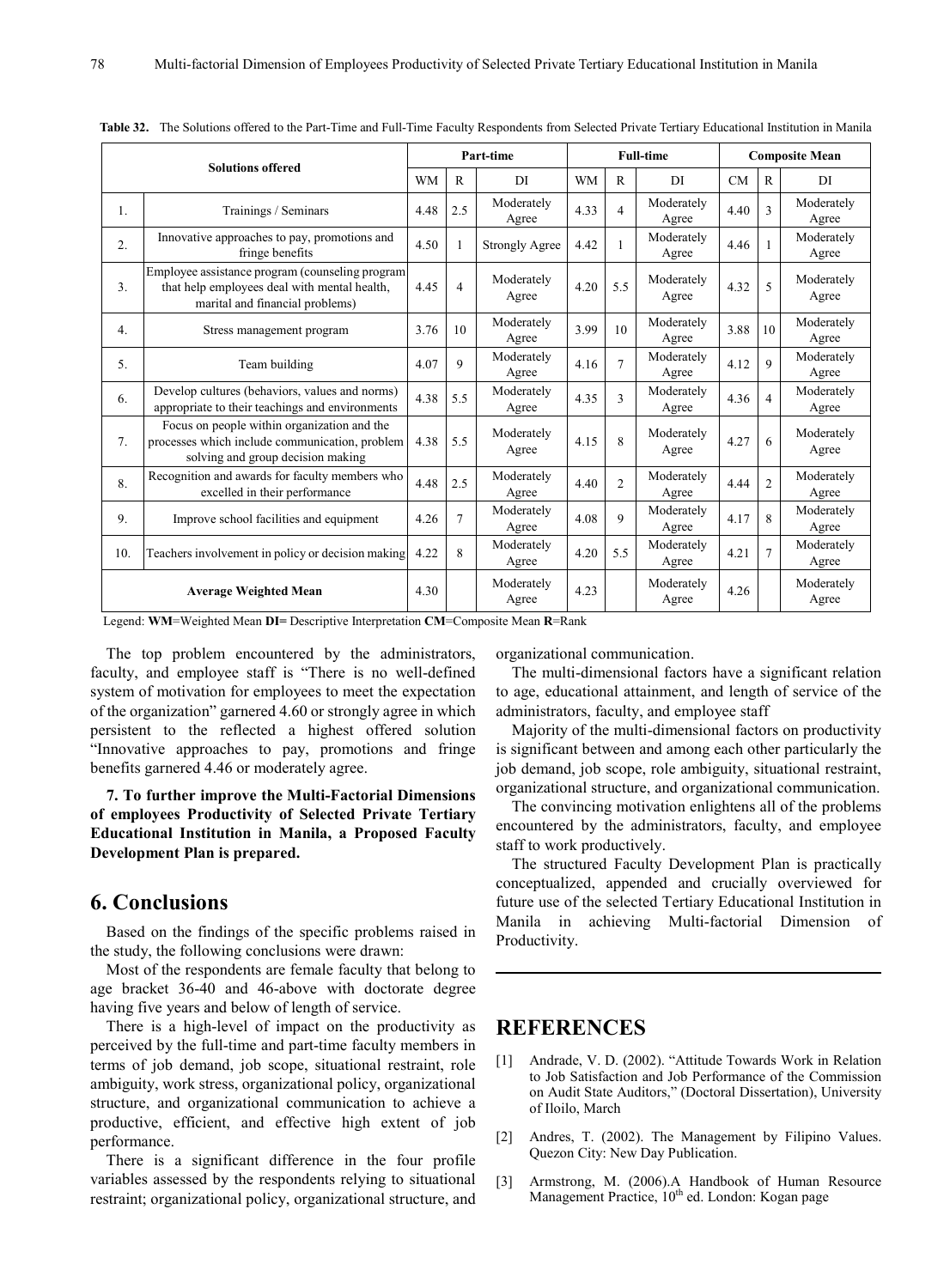- [4] Badillo, L. N., (2005). "The Determinants of Job Satisfaction and Job Dissatisfaction of the Hispanic Principals in the State of Connecticut" (Doctoral Dissertation), School of Education University of Bridgeport, Connecticut
- [5] Balkar, Betü (2009), "The Opinions of Teachers on the Effects of the Administrative Behaviors of School Principals on Teachers' Job Satisfaction" Asia – Pacific Education Researcher; Dec., Vol. 18 Issue 2 p273-282.
- [6] Bar-on, R. (2000), "How important is it to educate people to be emotionally and socially intelligent, and can it be done?". Perspectives in Education**.** 21, 3-13.
- [7] Bing, B., Jr. (2005) "The Presence and Importance of Job Satisfaction and Job Dissatisfaction Among Elementary and Secondary Teachers" (Doctoral Dissertation)
- [8] BuckHoldt, D.R and Miller, G.E (2009). Faculty Stress, Routledge. Madison Avenue, New York.
- [9] Calacal, Z., (2009) Stress and Stress Management Practices: Input to Stress Management Action Plan for Health Services Improvement. (Master's Thesis, De La Salle University-Dasmarinas.
- [10] Calderon, J.F. (2000). Statistics for Educational Research: Simplified, Manila: Educational Publishing House.
- [11] Carell, M. R., Elbert, Norbert and Hatfield, R. D. (2000). Human Resources Management.  $6<sup>th</sup>$  ed., New York: The Dryden press.
- [12] Catane, J. A. (2000). Conducting Research: A practical Application Quezon City: JMC Press, Inc.
- [13] Chan, E., Bernales, M.R (et al) (2003), Research in Various Discipline: Seeing through the Process of Writing Manila: Mutya Pub. Inc.
- [14] Chevalier, R. D. (2007). Improving Workplace Performance. New York: AMACOM, Inc.
- [15] Deostnalee, Pravin G. (2000), "A study of effect of gender, Age and educational maturity on job stress, A Journal of Vol.  $30(1): 57.$
- [16] Dohrenwend, B.P. (2000), "The role of adversity and stress in psychopathology: Some evidence and its implications for theory and research". Journal of Health and Social Behaviour. 41, 1-19.
- [17] DuBrin, A.  $(2010)$ . Essentials of Management  $4<sup>th</sup>$  ed. Cincinnati, Ohio: South western College Pub.,
- [18] Endozo, C. R.N. (2007). The Level of Stress and Coping Mechanism Experienced by Nursing Students in The Operating Room of Selected Private and Government Hospitals. October,(Doctoral Dissertation), University of the Philippines, Manila.
- [19] Fuseler, E. (2001). Staff Development: A Practical Guide. 3rded New York: ALA, Inc.
- [20] Gaur, Shubhla P. and Dhawan, N. (2002), "A study of work related stress and Adaptation Put term among women professionals." Indian Psychological Abstracks and Reviews, Vol. 9, No. 2, PP. 381.
- [21] Gibson, J. L., [et al]. (2000). Organization: Behavior, Structures, Processes.  $10^{th}$  ed. Boston: MacGraw-Hill.
- [22] Greenberg, J. (2003). Managing Behavior in Organization.3rded. New Jersey: Prentice Hall.
- [23] Hechenova, M.R and Franco, E.P (2005) The Way We Work: Research and Best Practices Philippine Organization. Quezon City: Ateneode Manila University Press.
- [24] Honeck, R. P. (2000) Introductory Reading for Cognitive Psychology, 3rd Ed., USA. National Academy Press, (Eds.)
- [25] Hellriegel, D. J., Slocum, John W., (2000). Management. 8thed Cincinnatti: South Western College Pub.
- [26] Herman, R. and Wagner, P., (2003). Personnel Administration. New York: McGraw-Hill.
- [27] Herzberg, F. (2008) "One More Time How Do you Motivate Employee?" U.S.A.: Harvard Business School Pub.
- [28] Hooper, A. and Potter, J. ., (2001). Intelligent Leadership Creating a Passion for Change. London: Random Inc.
- [29] Ignacio, M. H. (2004) An Introduction to Business and Management. 3<sup>rd</sup> ed. Manila: Sinagtala Publications.
- [30] Ivancevich, J.M., Konopaske, R. and Matteson, M. T., (2008). Organizational Behavior and Management. New York: McGraw-Hills.
- [31] Judhi, Nurita and Hamid, Ahmad Zohd, (2009) "Job Satisfaction and Teaching Role Attributes of Instructors in Higher Learning Institutions of Malaysia" UNITAR e-Journal;, Vol. 5 Issue 2, p1-14.
- [32] Klassen, Robert M., (2010), "Effects on teachers' self-efficacy and job satisfaction: Teacher gender, years of experience, and job stress". Journal of Educational Psychology, Vol 102(3), pp. 741-756
- [33] Maligalig, J. P. (2007) The Teaching Performance of the Nursing Faculty at the University of Perpetual Help Systems, Binan, Laguna. March ,(Master's Thesis), University of Perpetual Help.
- [34] MarijaRok, (2011), Stress and stress management in higher education tourism education. Tourism and Hospitality Management, September 27. Vol. 17, No. 2, pp. 279-290,
- [35] Mendoza, N. (2009) Collegiality and Self Efficacy of Public Secondary School Teachers: Implications to Educational Administration. (Doctoral Dissertation), National Teacher's College.
- [36] Michael B., (2012) A study of the relationship between emotional intelligence and stress management in the Irish workforce. (Master's Thesis), DBS School of Arts
- [37] Milkovich, G. and Newman, J. .,  $(2004)$ . Compensation.  $8<sup>th</sup>$ ed. New York: McGraw-Hill.
- [38] Nel, D. M. (2005) The use of play therapy mediums in a stress management programmed with corporate employees, Faculty of humanities, (Master's Thesis) University of Pretoria.
- [39] Newstrom, J. W. (2002). Organizational Behavior. New York: McGraw-Hills.
- [40] Ng Yuk Lin (2007), Occupational Stress, personality and coping strategies among Aircraft personnel in Hong Kong. Asia-Pacific Education Researcher, vol. 9, issue pp. 189-195